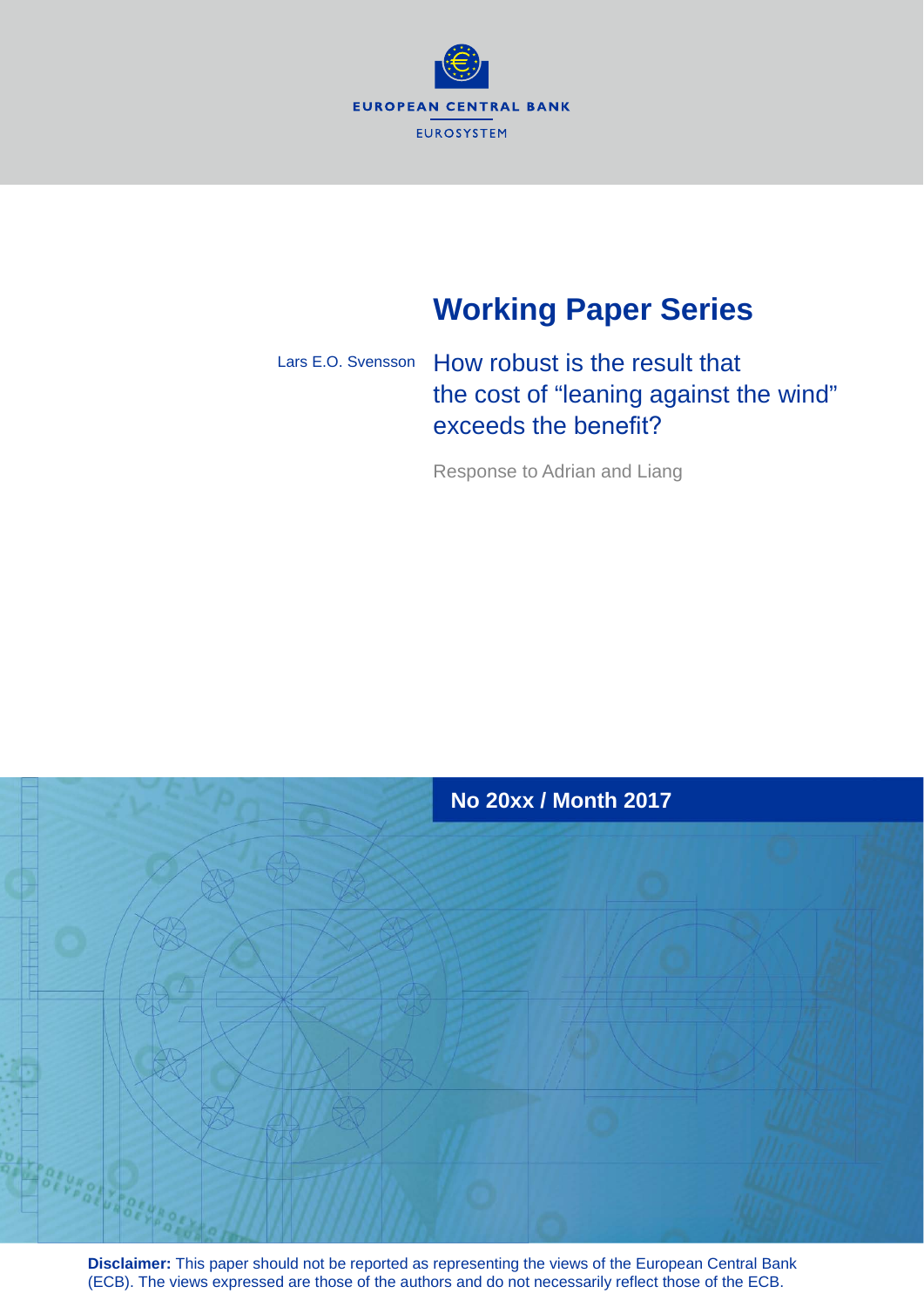### Abstract

The main result in [Svensson](#page-27-0) [\(2017\)](#page-27-0) and its previous versions is that, given current knowledge and empirical estimates, the cost of using monetary policy to "lean against the wind" for financialstability purposes exceeds the benefit by a substantial margin. [Adrian and Liang](#page-25-0) [\(2016a\)](#page-25-0) conduct a sensitivity analysis of this result, state that "the result that costs exceed benefits rely critically on assumptions about the change in unemployment in a recession or crisis, the crisis probability, and the elasticity of crisis probability with respect to the interest rate," and provide alternative assumptions that they assert would overturn the result. This paper shows that Adrian and Liang's alternative assumptions are hardly realistic: they exceed existing empirical estimates by more than 11, 13, and 40 standard errors. Adrian and Liang furthermore do not comment on the extensive sensitivity analysis already done in previous versions of [Svensson](#page-27-0) [\(2017\)](#page-27-0), which supports the robustness of my result.

JEL Classification: E52, E58, G01

Keywords: Financial crises, financial stability, monetary policy.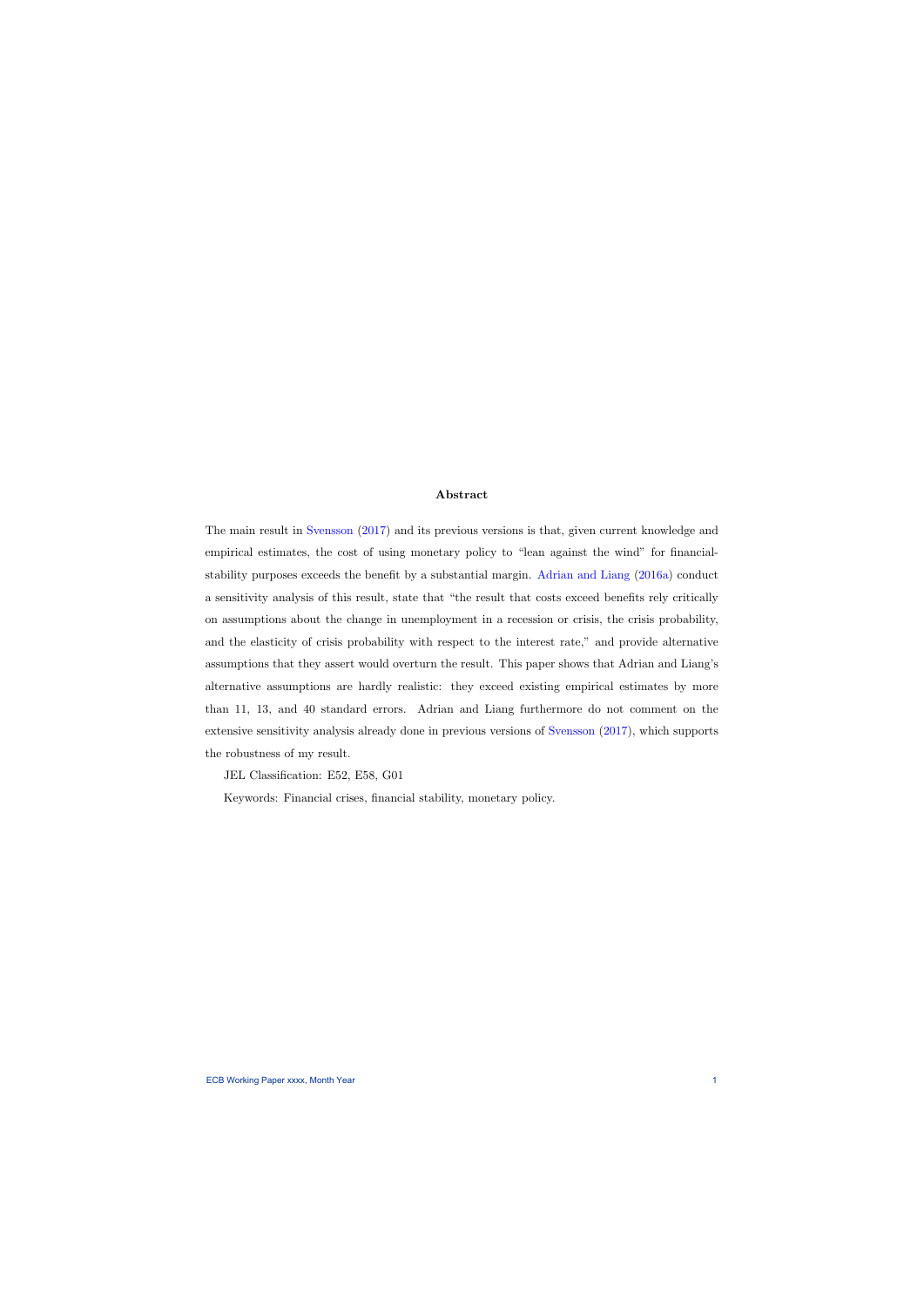# 1 Introduction

"Leaning against the wind" (LAW for short) here refers to conducting, for financial-stability purposes, a tighter monetary policy (setting a higher policy interest rate) than justified by standard flexible inflation targeting when the possibility of a financial crisis is disregarded. [Svensson](#page-27-0) [\(2017\)](#page-27-0) (CB for short) and its previous versions show that, given current empirical estimates, the cost of LAW exceeds the benefit by a substantial margin. The cost of LAW consists of higher unemployment and lower inflation, both if no financial crisis occurs and, importantly, if a financial crisis occurs. The possible benefit includes a lower probability or magnitude of a crisis.

For an appropriate cost-benefit analysis of LAW, numerical estimates of the cost and benefit are required. CB provides a simple method to combine existing empirical estimates into numerical estimates of the cost and benefit of LAW and shows that the current empirical estimates of the policy-rate effects on the probability and magnitude of a crisis are too small to prevent the cost from exceeding the benefit. The robustness of this result is supported by detailed and extensive sensitivity analysis in the main text and the appendix of CB.

[Adrian and Liang](#page-25-0) [\(2016a\)](#page-25-0) (AL for short) do not scrutinize the sensitivity analysis in the original IMF Working Paper and later versions of CB. Instead, they conduct their own sensitivity analysis using a simple excel-sheet example that I have used in the slides presenting [Svensson](#page-27-1)  $(2016c)^{1}$  $(2016c)^{1}$  $(2016c)^{1}$  $(2016c)^{1}$ The excel sheet is a much simplified two-period example to illustrate the mechanisms and orders of magnitude of the relevant effects, but its considerable simplifications and short-cuts make it unsuitable for a serious and reliable sensitivity analysis. For that, the original framework of CB is more appropriate, given that it uses empirically estimated costs and benefits with, in particular, empirical lags and dynamics over a 40-quarter period.

AL state that "the result that costs exceed benefits rely critically on assumptions about the change in unemployment in a recession or crisis, the crisis probability, and the elasticity of crisis probability with respect to the interest rate" and provide alternative assumptions that they assert would overturn the result. In their Voxeu.org summary, [Adrian and Liang](#page-25-1) [\(2016b\)](#page-25-1), they express this more strongly: "[T]he conclusion that costs exceed benefits is very sensitive to reasonable alternative assumptions about three key parameters: the severity of a crisis; the probability of a crisis; and the sensitivity of the probability of a crisis to monetary policy" (italics added).

This paper shows that their alternative assumptions are hardly "reasonable" and realistic,

 $^{\rm 1}$  The simple excel sheet is available at the link

<span id="page-2-0"></span><https://larseosvensson.se/2015/10/03/monetary-policy-and-macroprudential-policy-different-and-separate/>.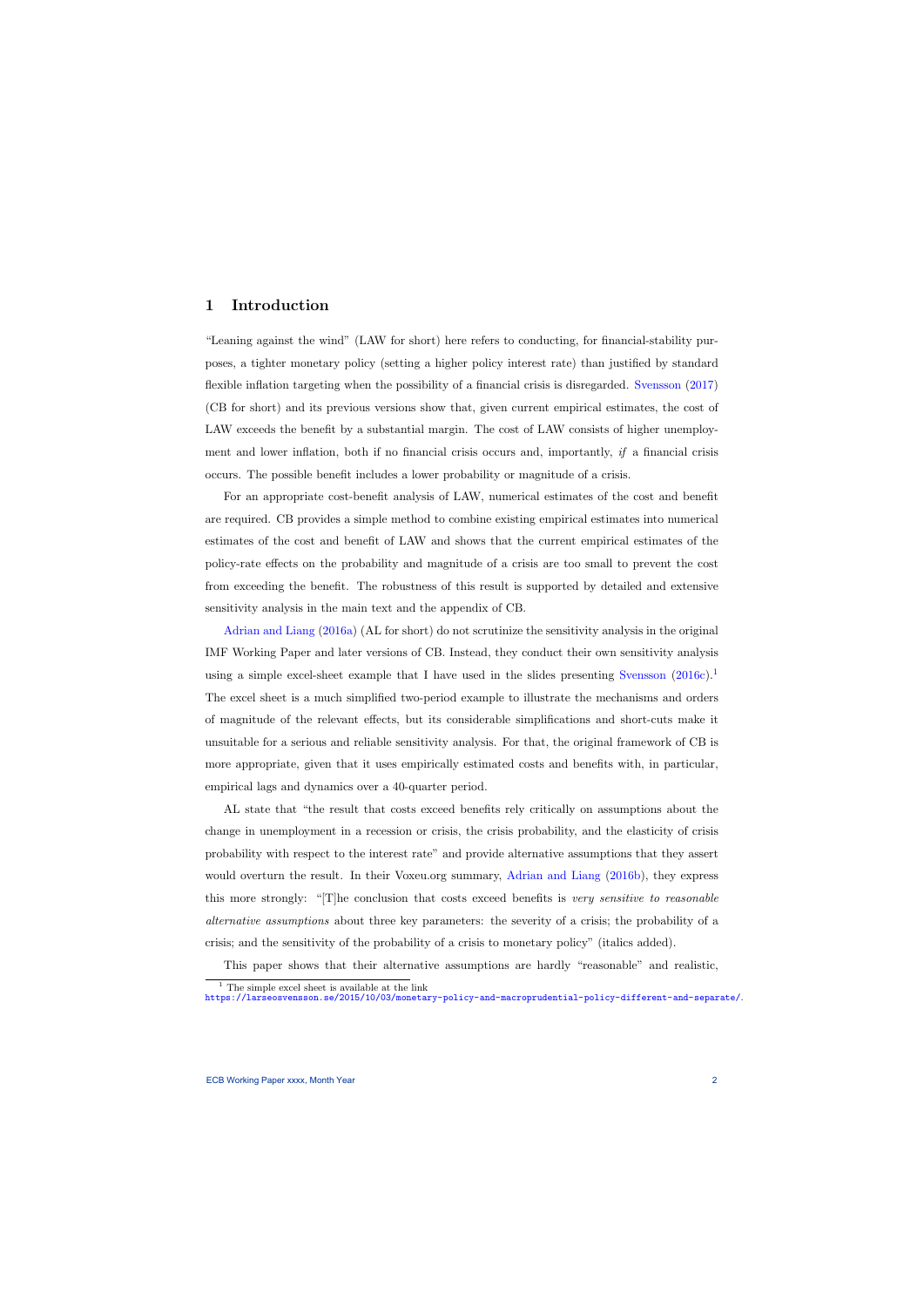because they differ substantially from and thereby involve large deviations from existing empirical estimates in the literature. Indeed, their alternative assumptions imply an effect of debt on the magnitude of a crisis that is more than 40 standard errors larger than the estimate of  $F$ lodén  $(2014)$ and more than 11 standard errors larger than an estimate that follows from Jordà, Schularick, and [Taylor](#page-26-1) [\(2013\)](#page-26-1). They also imply an effect of credit on the probability of a crisis that is more than 13 standard errors larger than the estimate of [Schularick and Taylor](#page-26-2) [\(2012\)](#page-26-2).

AL question the assumptions about the estimates of the policy-rate effect on the magnitude of a crisis, the probability of a crisis start, and the policy-rate effect on the probability of a crisis as well as the role of the risk-taking channel in the cost-benefit analysis. I will discuss these in turn.

Regarding the policy-rate effect on the magnitude of a crisis, AL suggest that the alternative assumption of a larger effect would overturn my result that the cost of LAW exceeds the benefit. In the framework of CB, the main cost of LAW is an increase in the unemployment rate, not only if no financial crisis occurs (a "non-crisis") but also if a financial crisis occurs (a "crisis").<sup>[2](#page-3-0)</sup> Assume that a 1 percentage point higher policy rate during 4 quarters increases the non-crisis unemployment gap in 6–8 quarters from 0 to 0.5 percentage point in a non-crisis. This is in line with the standard estimate of Sveriges Riksbank of the policy-rate effect on unemployment. Furthermore, assume at first that the magnitude of a crisis, net of any policy response during the crisis, is given and represented by a benchmark increase in the unemployment rate of 5 percentage points (an assumption used in [Sveriges Riksbank](#page-27-2) [\(2013\)](#page-27-2)). The higher policy rate during 4 quarters then increases the crisis unemployment gap from 5 to 5.5 percentage points.

The cost of a higher unemployment gap in a crisis is the main component of the cost of LAW. However, as AL note, if LAW has the benefit of reducing the magnitude of a crisis, this will reduce the net cost of LAW. In particular, the alternative assumption that the higher policy rate would reduce the crisis increase in the unemployment rate by 0.5 percentage points, from 5 to 4.5 percentage points, would overturn the result that that the cost of LAW exceeds the benefit and make the cost and benefit equal. A larger reduction in the crisis increase in the unemployment rate would then make the cost less than the benefit.

The issue is then whether LAW could realistically cause such reduction of the magnitude of a crisis. In appendix D of CB, I combine the [Sveriges Riksbank](#page-27-3) [\(2014\)](#page-27-3) estimate of the policy-rate effect on the debt-to-income ratio with the Flodén  $(2014)$  estimate of the effect of the debt-to-

<span id="page-3-0"></span><sup>&</sup>lt;sup>2</sup> More precisely, the loss function is an indirect loss function of the deviation of the actual unemployment rate from the unemployment rate that would be optimal under flexible inflation targeting. This way the loss function incorporates not only the loss from unemployment deviating from its long-run sustainable rate but also the loss of inflation deviating from the inflation target.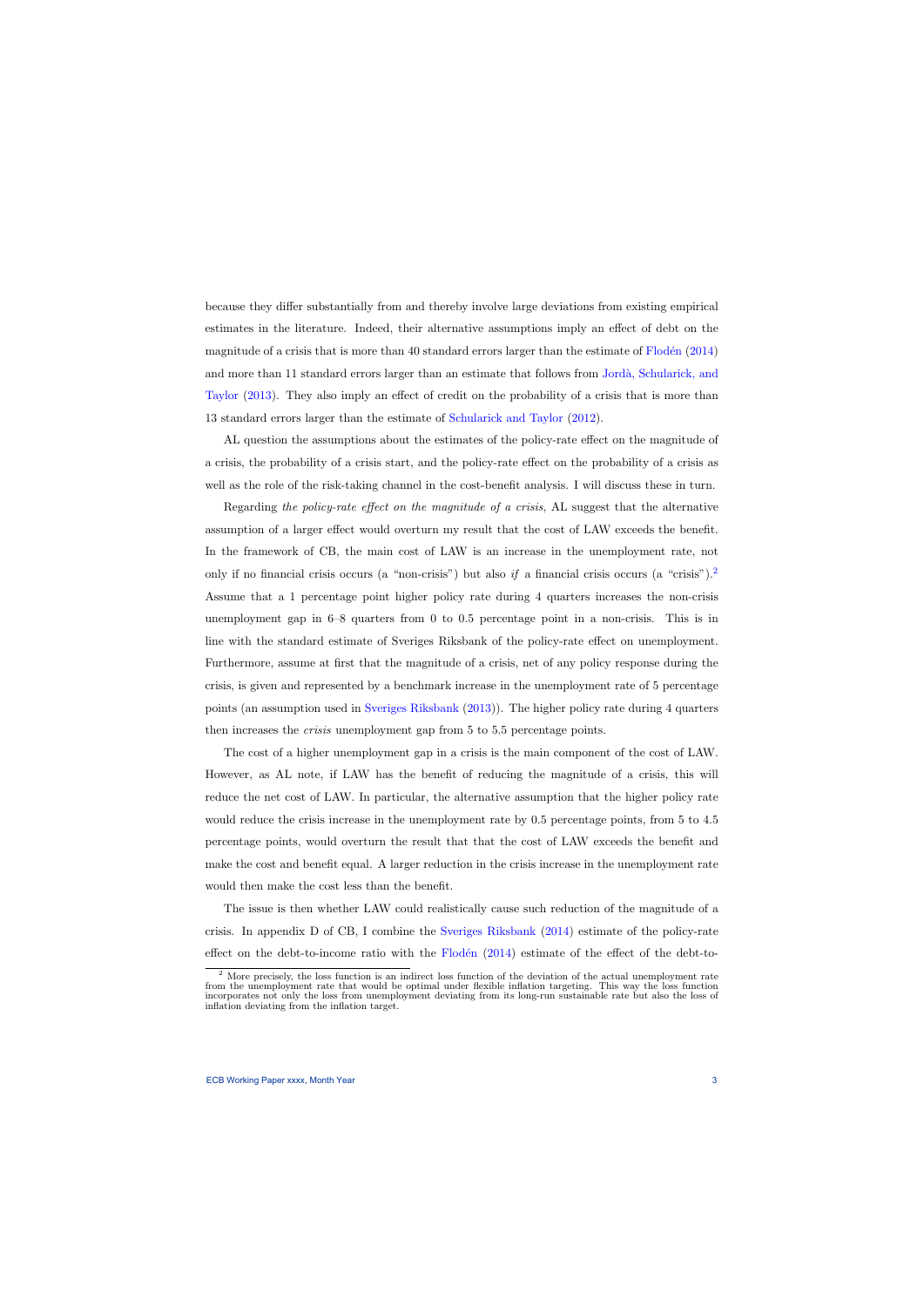income ratio on the increase in the unemployment rate during the Great Recession, in order to assess the effect of LAW on the magnitude of a crisis. I find that Flodén's estimate is so small that the effect on the magnitude can be disregarded. Furthermore, counter to what AL seem to indicate, the estimates of Jordà et al.  $(2013)$  (JST) of the effect of the debt-to-GDP ratio on the fall in GDP during a financial crisis are similar to Flodén's estimate. This is also the case for the estimate of [Krishnamurthy and Muir](#page-26-3) [\(2016\)](#page-26-3).<sup>[3](#page-4-0)</sup>

In addition, I explicitly calculate how much stronger the effect of the debt-to-income ratio on the crisis increase in the unemployment rate must be for break-even, that is, for the cost and benefit of LAW to be equal. It turns out that the required effect must be  $17$  times as large as Flodén's estimate. This required effect is 40 standard errors larger than Flodén's estimate and 11 standard errors larger than the estimate that follows from JST. Then LAW will indeed have the benefit of making the crisis increase in the unemployment rate about 0.5 percentage points smaller. But such a large deviation from existing estimates is hardly realistic.

Regarding the probability of a crisis, AL suggest that a higher probability of a crisis would imply that a smaller reduction of the magnitude of a crisis is sufficient to overturn my result. However, this is not true in the framework of CB. As shown below, a 40 standard errors larger estimate than Flodén's (and about 11 standard errors larger than an estimate that follows from JST) is still required for break-even. The reason is that, for break-even, the policy-rate effect on the magnitude of a crisis still has to offset the policy-rate effect on the non-crisis unemployment rate, regardless of the probability of a crisis.

Regarding the policy-rate effect on the probability of a crisis, AL suggest that I underestimate this effect and that an alternative assumption would be that a 1 percentage point increase in the policy rate would reduce the probability of a crisis by as much as 1 percentage point. My estimate is constructed by combining the [Sveriges Riksbank](#page-27-3) [\(2014\)](#page-27-3) estimate of the policy-rate effect on real debt (and thereby on real debt growth) and the [Schularick and Taylor](#page-26-2) [\(2012\)](#page-26-2) estimate of the effect of real credit growth on the probability of a crisis. This implies a rather small empirical policy-rate effect on the probability of a crisis. However, in CB I also explicitly examine how much stronger an effect is needed for break-even. I furthermore stack the cards in favor of LAW by assuming that there is monetary non-neutrality and a permanent effect on real debt from a temporary policy-rate increase. Then the required effect is about 6 times as large as the [Schularick](#page-26-2) [and Taylor](#page-26-2) [\(2012\)](#page-26-2) estimate. This is an effect no less than 13 standard errors larger than their

<span id="page-4-0"></span> $3$  As explained below, AL fail to translate JST's result into a form comparable to those of Flodén [\(2014\)](#page-26-0).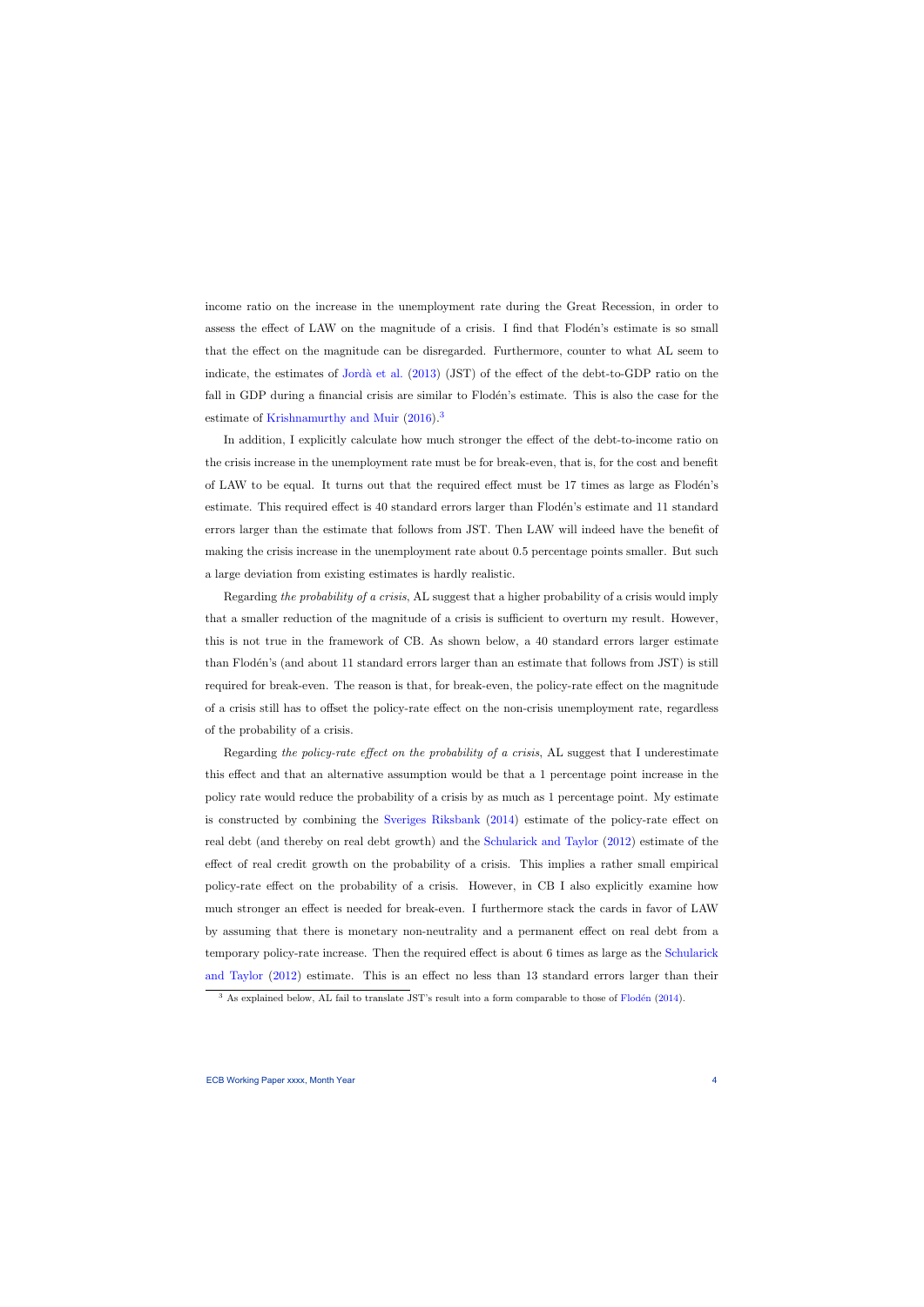estimate. The assumption of such a large effect implies that a 1 percentage point higher policy rate leads to maximum fall in the probability of a crisis of about 1.3 percent, somewhat similar to the alternative assumption of AD. But it is clearly an assumption that deviates too much from existing empirical estimates to be realistic.

Regarding the risk-taking channel, AL suggest that it would increase the policy-rate effect on the magnitude and probability of a crisis. However, the estimates of [Sveriges Riksbank](#page-27-3) [\(2014\)](#page-27-3) and [Schularick and Taylor](#page-26-2) [\(2012\)](#page-26-2) are reduced-form estimates and may very well pick up any effects through the risk-taking channel. Furthermore, I am not aware on any empirical support for a risk-taking channel as large as likely to matter in this context. A thorough analysis in [Dell'Ariccia,](#page-25-2) [Laeven, and Suarez](#page-25-2) [\(2013\)](#page-25-2) of bank loans and their risk in the U.S. finds that the risk-taking channel is *statistically* significant but *economically insignificant*. This is because the effect of a 1 percentage point higher increase in the federal funds rate is only 3.6 percent of the standard deviation of the risk-taking measure. Thus, the risk-taking channel is insignificant compared to the effect of other factors on the risk-taking measure and therefore unlikely to matter for the estimate of the policy-rate effect on the probability of a crisis.

In the rest of this paper, section [2](#page-6-0) summarizes the main result of CB, section [3](#page-10-0) provides intuition for the marginal cost of LAW, and sections [4](#page-11-0)[–7](#page-21-0) scrutinize AL's alternative assumptions about the policy-rate effect on the magnitude of a crisis, the probability of a crisis, the policy-rate effect on the probability of a crisis, and their comments on the risk-taking channel. Section [8](#page-22-0) notes that the policy-rate effect on real debt and, in particular, debt to GDP, is likely to be small and even of the opposite sign, that is, positive instead of negative. It also reports some recent empirical evidence of a positive policy-rate effect on debt to GDP. Finally, it notes that even if a negative policy-rate effect on credit to GDP is accepted, it is arguably economically insignificant, by the same argument as for the risk-taking channel. The estimated effect of a 1 percentage point increase in the policy rate is only about 3.8 percent of the standard deviation of credit-to-GDP, so the effect is insignificant compared to the effect of other factors. Section [9](#page-24-0) concludes.

Separately, my cost-benefit analysis of LAW in CB has been criticized in [Bank for International](#page-25-3) [Settlements](#page-25-3) [\(2016a\)](#page-25-3). I have responded to that criticism in detail in appendix K of CB and argued that the criticism is off the mark.<sup>[4](#page-5-0)</sup>

<span id="page-5-0"></span><sup>&</sup>lt;sup>4</sup> The main criticism of Bank for [International Settlements](#page-25-3) [\(2016a,](#page-25-3) Box IV.B, pp. 77-78) seems to be that I would (1) rely on credit growth rather than a "financial cycle" as a predictor of crises, (2) assume that the magnitude of a crisis is exogenous and independent of the policy rate, (3) just discuss a "one-off" policy-rate increase instead of a systematic and optimal policy of LAW. All three points are apparently off the mark. Regarding criticism (1), the issue is not principal but practical and empirical. Given an estimated effect of a predictor on the probability of a crisis and an estimated effect of the policy rate on the predictor, my approach can be used for any predictor, including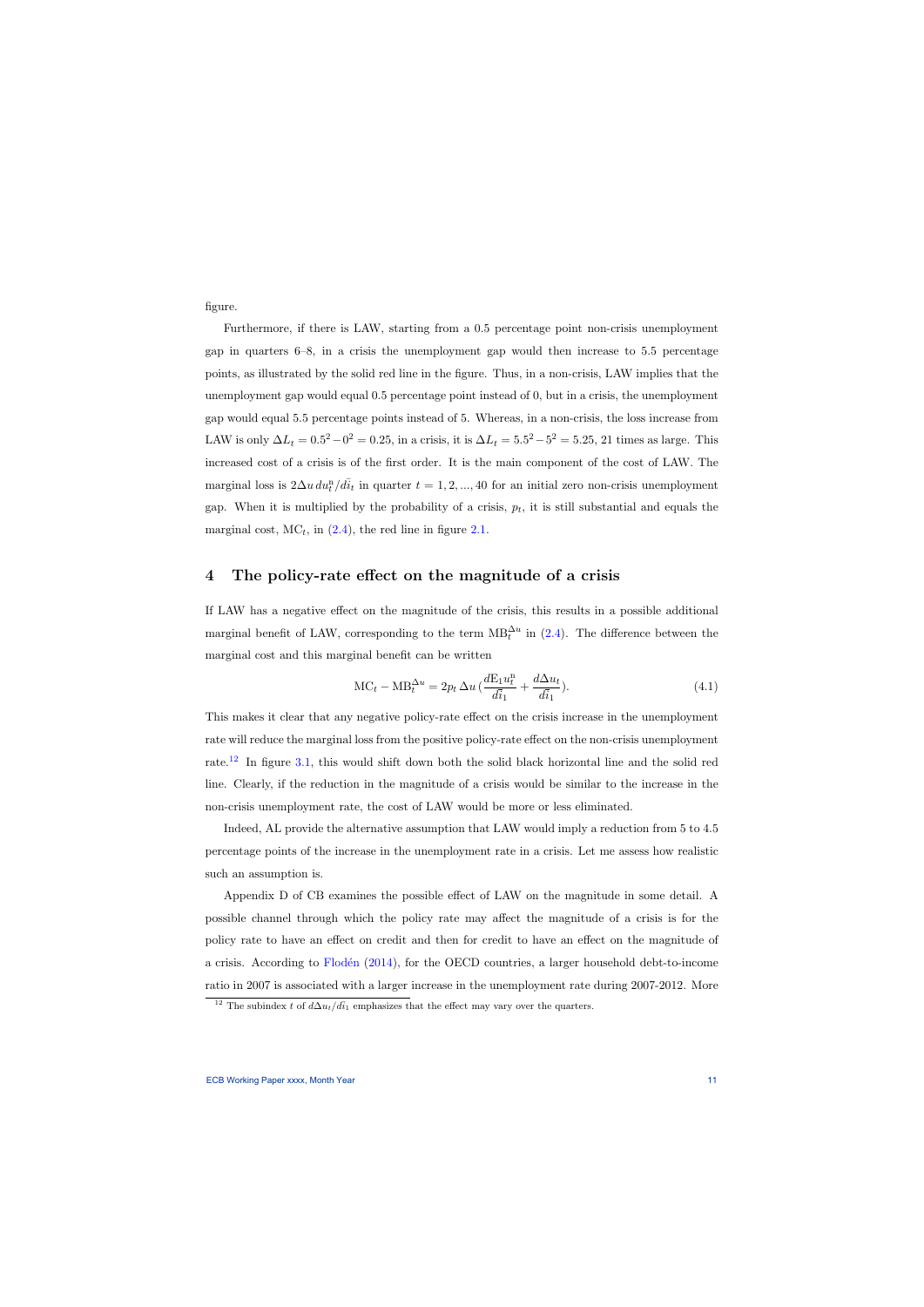precisely, a 1 percentage point larger debt-to-income ratio is associated with a 0.023 percentage point larger increase in the unemployment rate. $^{13}$  $^{13}$  $^{13}$  This is in the present context a small effect.

JST, with a dataset for 14 advanced countries 1870–2008, provide an extensive analysis of the effect of credit on the magnitude of "financial recessions" (recessions after a financial crisis).<sup>[14](#page-12-1)</sup> Let me examine their results in some detail, especially because AL refer to JST. Table 8 of JST reports the effect on the GDP downturn in a financial recession of a 1 percentage point higher "excess credit." Here, excess credit denotes the yearly percentage-point excess rate of change of aggregated bank loans relative to GDP in the preceding expansion phase (previous through to peak, where excess is determined relative to the previous mean). The average effect on GDP over 5 years is −0.8 percent (the average of the coefficients in the row "Excess credit  $\times$  financial recession" in JST's table 8). Assuming an Okun coefficient of 2, this means an average increase in the unemployment rate of 0.4 percentage point.

Post-WWII, the average duration of an expansion phase is 9.46 years in the sample (JST, table 3).<sup>[15](#page-12-2)</sup> A 1 percentage point higher excess credit over 9.46 years implies that the cumula-tive bank-loans-to-GDP ratio is about 10 percent higher.<sup>[16](#page-12-3)</sup> This means that a 1 *percent* higher bank-loans-to-GDP ratio is associated with a  $0.4/10 = 0.04$  percentage point larger unemployment increase. If the bank-loans-to-GDP ratio is about 100 percent, 1 percent is about 1 percentage point.<sup>[17](#page-12-4)</sup> Then, 1 percentage point higher bank loans is associated with about 0.04 percentage point larger unemployment increase, about twice as large as the Flodén estimate but still small.

AL state that "[o]ther empirical studies [than Flodén's] provide strong evidence that higher credit growth results in more severe recessions, suggesting that a smaller [crisis] increase in unemployment from LATW policy is an alternative reasonable assumption" (brackets added), refer to JST, and note: "[H]ad credit exceeded average levels by one standard deviation, ... in a financial recession, real GDP per capita would be ... 3 percentage points lower ... in the fourth year after the peak. While these estimates suggest significant effects for excess credit on lost output in the subsequent recession, it is difficult to convert their estimates to the effects of a 1 percentage point

<sup>&</sup>lt;sup>13</sup> Flodén [\(2014,](#page-26-0) table 4, column 1) reports the coefficient with only two decimals but the third decimal can be extracted from the data and programs to replicate his estimate, available at [http://martinfloden.net/files/](http://martinfloden.net/files/hhdebt_replicate.zip) [hhdebt\\_replicate.zip](http://martinfloden.net/files/hhdebt_replicate.zip).

<sup>&</sup>lt;sup>14</sup> The results of Jordà et al. [\(2013\)](#page-26-1) are confirmed with new data and more sophisticated econometric techniques in Jordà, Schularick, and Taylor [\(2016\)](#page-26-4).

<sup>&</sup>lt;sup>15</sup> JST (table 3) reports an expansion-phase duration of 6.9 years for 30 observations of "Low excess credit" and a duration of 11.8 years for 32 observations of "High excess credit." The average, taking the numbers of observations into account, is then 9.46 years

 $16 \text{ } 1.01\overline{9.46} - 1 = 0.0987.$ 

<span id="page-12-4"></span><span id="page-12-3"></span><span id="page-12-2"></span><span id="page-12-1"></span><span id="page-12-0"></span> $17$  According to [Bank for International Settlements](#page-25-4) [\(2016c,](#page-25-4) table F2.3), for advanced economies, bank loans to the private non-financial sector were 83 percent of GDP in 2016Q1.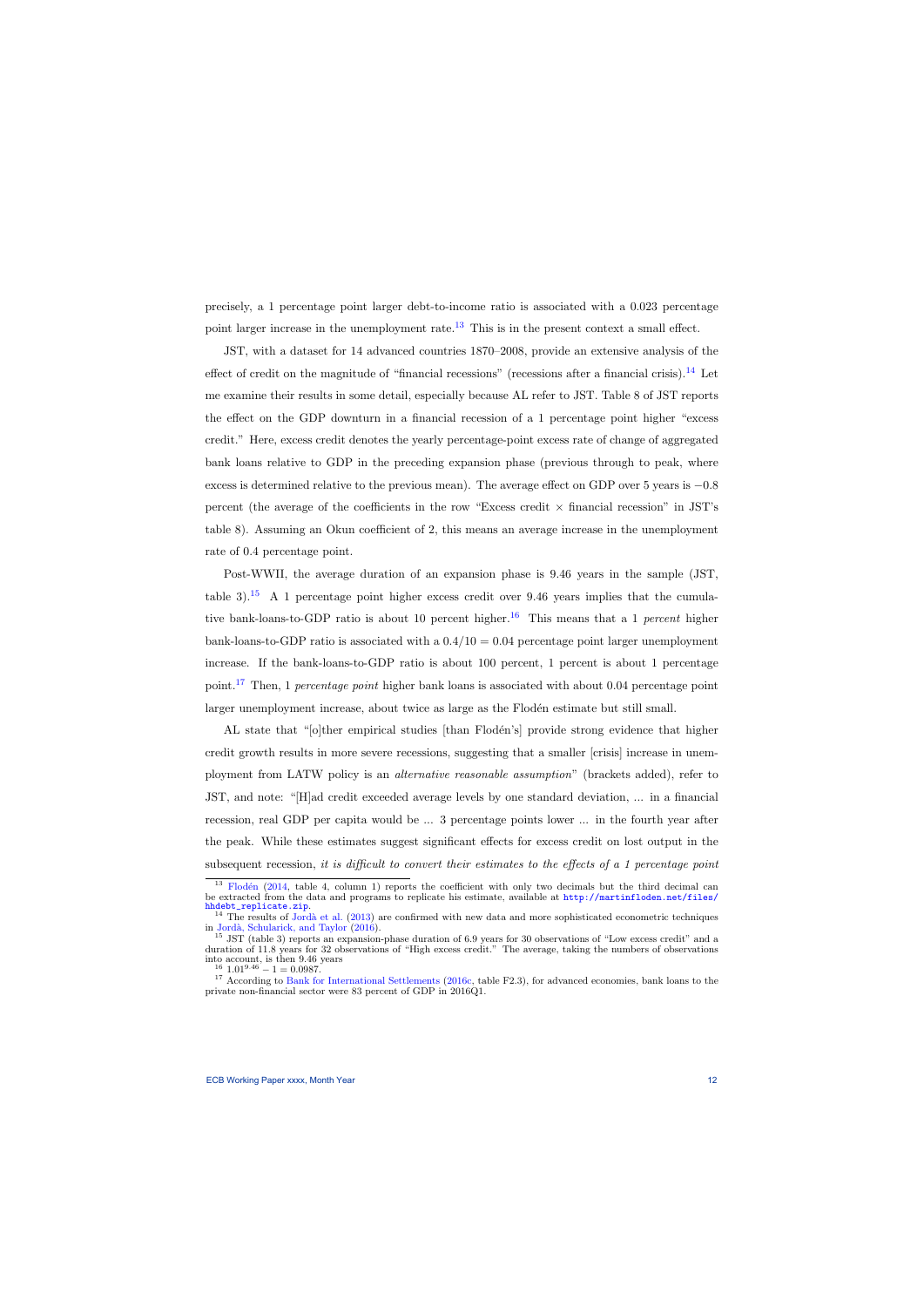rise in the level of credit, given their measure of excess credit" (italics added).

However, as I have demonstrated above, it is not too difficult to translate JST's estimate into the effect of a 1 percent or percentage point increase in credit to GDP. AL fail to translate one standard deviation of the measure of excess credit (which is 2.5 percentage points per year) into the corresponding percent higher bank-loans-to-GDP ratio, which is required in order to relate the estimate to Flodén's and make the observation that they are both small. To see this again, we can note that JST (p. 21) summarize their main result in the following way: "Given that the s.d. of the excess credit variable is ... 2.5 ppy in financial recessions (Table 4), these coefficients [in table 8] imply that a +1 s.d. change in excess credit ... would depress output ... by nontrivial amounts: the 5-year postpeak recovery path would be lower on average ... by 2% in financial recessions." ("ppy" denotes rates of change in percentage points per year [of bank loans relative to GDP].) Thus, one standard deviation (2.5 percentage points per year) of excess credit in financial recessions depresses GDP on average over 5 years by 2 percent.<sup>[18](#page-13-0)</sup> This means that 1 percentage point per year excess credit depresses GDP by  $2/2.5 = 0.8$  percent in a financial crisis (the average effect in JST's table 8 mentioned above). But, as explained above, 1 percentage point per year higher excess credit corresponds to about 10 percent higher cumulative bank-loans-to-GDP ratio, so 1 percent higher bank-loans-to-GDP ratio depresses GDP by  $0.8/10 = 0.08$  percent.

[Krishnamurthy and Muir](#page-26-3) [\(2016,](#page-26-3) table 4), with a dataset for 14 countries 1869–2014, find that a 1 percentage point higher 3-year growth in the credit-to-GDP ratio is associated with a (statistically insignificant) 0.05 percentage point larger GDP decline from peak to trough in a financial crisis. With an Okun coefficient of 2, a 0.05 percentage point decline in GDP is associated with a 0.025 percentage point rise in the unemployment rate, a small estimate very similar to Flodén's.

In addition to JST, AL refer to [Mian, Sufi, and Verner](#page-26-5) [\(2016\)](#page-26-5) and [Sutherland, Hoeller, Merola,](#page-27-4) [and Zieman](#page-27-4) [\(2012\)](#page-27-4) as implying larger effects of credit on the magnitude of downturns. But, importantly, the estimates that are relevant here are of the possible effect of credit on the magnitude of a financial crisis, that is, the effect on the downturn conditional on a financial crisis, not the possible effect of credit on the unconditional downturn in a general recession, regardless of whether there is a financial crisis or not. The latter is what is examined in [Mian et al.](#page-26-5) [\(2016\)](#page-26-5) and [Sutherland](#page-27-4) [et al.](#page-27-4)  $(2012)$ , so those estimates are not the ones that are relevant here.<sup>[19](#page-13-1)</sup>

<sup>&</sup>lt;sup>18</sup> Furthermore, AL mention the fourth year, for which 1 standard deviation of excess credit has the largest negative effect, about 3 percent. It is arguably more relevant to use the average over the 5 years, 2 percent, as JST do.

<span id="page-13-1"></span><span id="page-13-0"></span><sup>&</sup>lt;sup>19</sup> [Brunnermeier, Palia, Sastry, and Sims](#page-25-5) [\(2016\)](#page-25-5) furthermore raise some doubts about the single-equation models used in all these and similar studies, both of the effect of credit on the probability and magnitude of financial crises and on the downturn in a general recessions, because single-equation models may suffer from spurious correlations and exaggerate the effects found.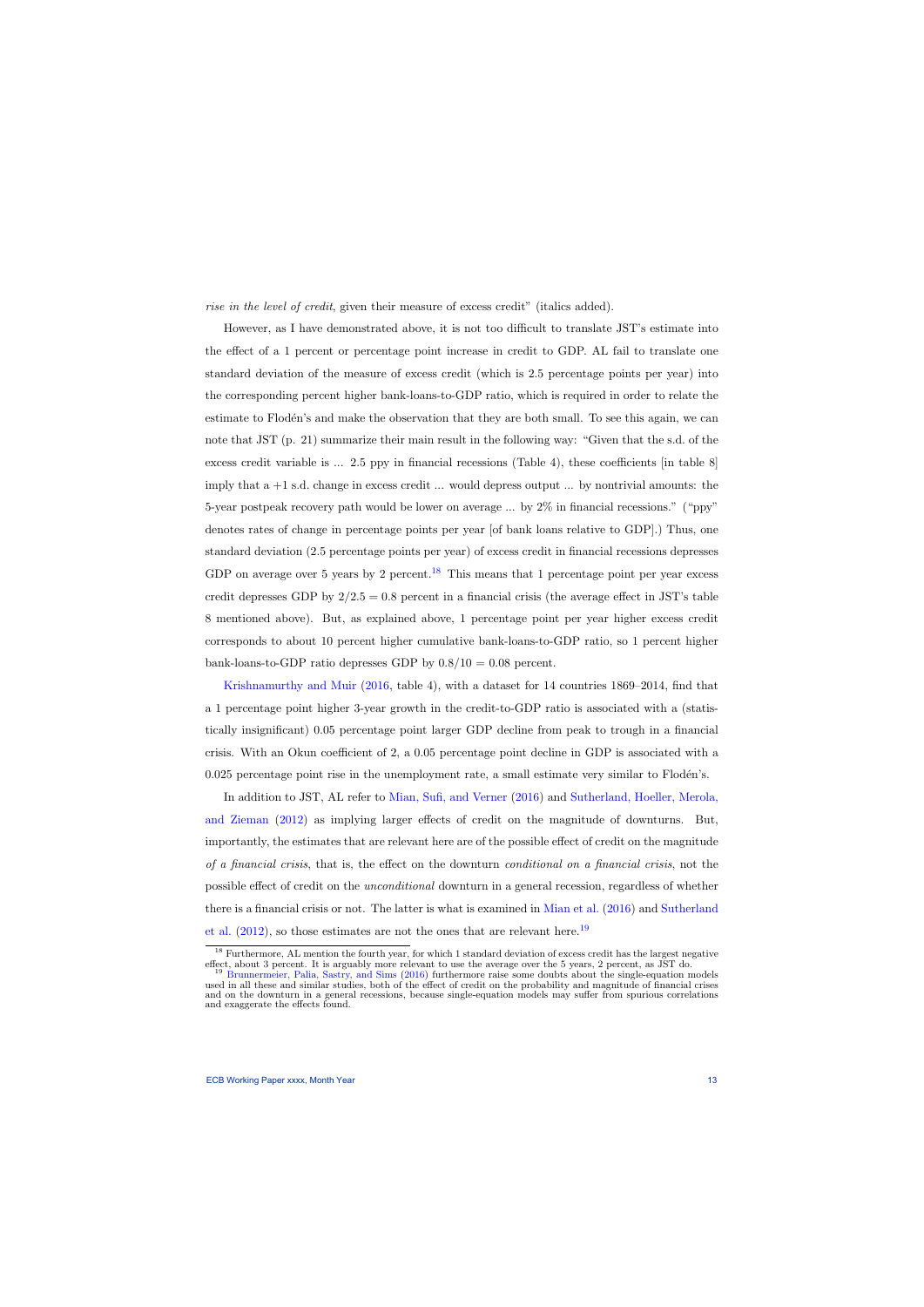

<span id="page-14-0"></span>Figure 4.1: The crisis unemployment gap and the crisis increase in unemployment for the benchmark (solid lines) and for a lower magnitude of a crisis due to LAW (dashed lines). (Source:  $Flodén$  [\(2014\)](#page-26-0), the Riksbank, and own calculations.)



Figure 4.2: (Figure D.2 in CB) The benchmark marginal cost, marginal benefit, and net marginal cost of LAW (solid lines), with the change from including the effect on the crisis magnitude (dashed lines). (Source: Flodén [\(2014\)](#page-26-0), [Schularick and Taylor](#page-26-2) [\(2012\)](#page-26-2), Sveriges Riksbank, and own calculations.)

# 4.1 The marginal cost and benefit of LAW, taking into account the effect on the magnitude of a crisis

Given Floden's estimate of the effect of household debt to income on the magnitude of a crisis and the [Sveriges Riksbank](#page-27-3) [\(2014\)](#page-27-3) estimate of the policy-rate-effect on household debt to income, the effect on the magnitude of a crisis of the policy rate can then be estimated as in appendix D of CB. It is small and hardly visible in a figure like [3.1.](#page-10-1) If the upper right part of figure [3.1](#page-10-1) is enlarged, it can be illustrated by the shift from the solid to the dashed lines in figure [4.1.](#page-14-0)

Clearly, this effect on the magnitude is too small to materially affect the cost of LAW. This is further illustrated in figure [4.2](#page-14-0) (figure D.2 in CB). There, the solid lines show the benchmark case without an effect on the magnitude (when the term  $MB_t^{\Delta u}$  in [\(2.4\)](#page-8-0) is set to zero), shown above in figure [2.1.](#page-9-0) The dashed lines show the somewhat larger marginal benefit and lower net marginal cost when the effect of the magnitude, the term  $MB_t^{\Delta u}$ , is taken into account. Clearly, it is too small to affect the result. As mentioned, the estimate of JST implies an effect on the magnitude twice as large. This is still too small to affect the result.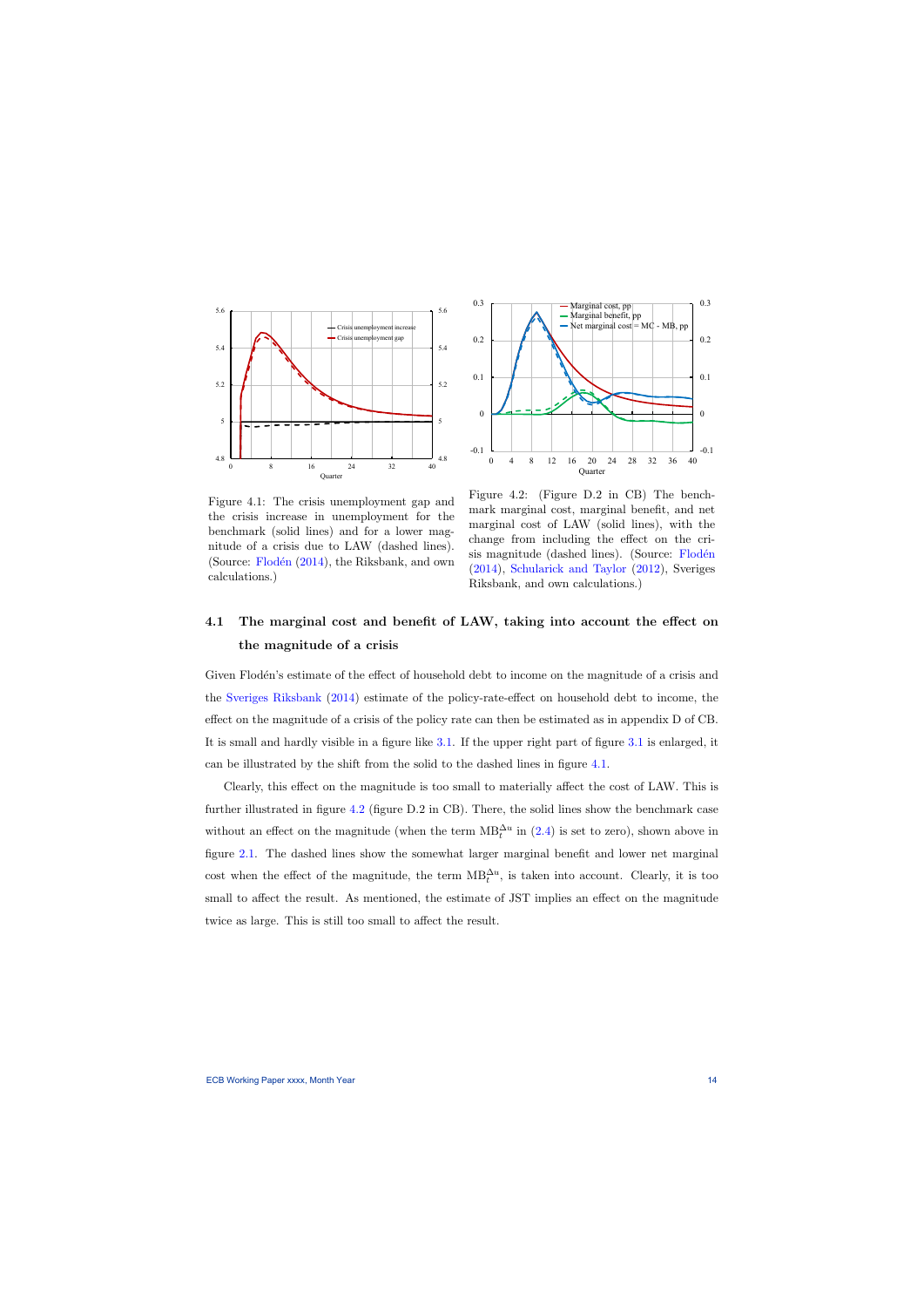### 4.2 How large an effect on the magnitude is required for break-even?

How large an effect on the magnitude is required to reach the break-even point where the marginal cost and marginal benefit of LAW are equal for an initial non-crisis unemployment gap equal to zero and thus neither leaning against nor with the wind is desirable? As shown in appendix D of CB, the effect on the magnitude needs to be about 17 times as large as Flodén's estimate. The case with a 17 times as large an effect is illustrated in figure [4.3.](#page-15-0) The the solid red and black lines would shift down to the dashed red and black lines. The maximum shift is about 0.5 percentage point, in line with AL' assumption. The required effect on the magnitude is a full 40 standard errors larger



<span id="page-15-0"></span>Figure 4.3: The unemployment gap in non-crisis (lower dashed red line ) and crisis (solid red line) from a 1 percentage point higher policy rate during quarters 1–4 (solid grey line) for the benchmark and for a 17 times as large an effect on the magnitude of the crises of the policy rate (upper dashed red and black lines), and the quadratic loss (solid blue line). (Source:  $F$ lodén [\(2014\)](#page-26-0), the Riksbank, and own calculations.)

than Flodén's estimate. It is about 11 standard errors larger than the estimate that follows from JST.[20](#page-15-1)

An effect equal to or larger than this required effect on the magnitude is what AL apparently consider to be a reasonable alternative assumption. Clearly, there is no support from existing empirical estimates for such a large effect of LAW on the magnitude of a crisis.

 $20$  The required effect for break-even is 0.38. (Flodén's estimate of the effect is 0.0230, with a standard error of 0.00897.  $0.38/0.0023 = 16.52$ . Flodén [\(2014,](#page-26-0) table 4, column 1) does not report the standard error and reports the point estimate with only two decimals, but the data and programs to replicate his estimate and extract the standard error are available at [http://martinfloden.net/files/hhdebt\\_replicate.zip](http://martinfloden.net/files/hhdebt_replicate.zip).) This means that the required effect is  $(0.38-0.023)/0.00897 = 39.8$  standard errors larger than Flodén's estimate.

<span id="page-15-1"></span>The estimated effect of credit to GDP on the unemployment increase that follows from JST (table 8) is 0.04, as explained in section [4.](#page-11-0) The average standard error over years 1–5 for the effect of excess credit on GDP is 0.625 (in the row "Excess credit  $\times$  financial recession" in table 8). With an Okun coefficient of 2, the average standard error for the effect of excess credit on the crisis increase in the unemployment rate can be considered to be  $0.625/2 = 0.313$ . Because 1 percentage point excess credit per year corresponds to about a 10 percentage point higher credit-to-GDP ratio, the standard error for the effect of credit to GDP on the crisis increase in unemployment is 0.313/10 = 0.0313. This means that the required effect for break-even is approximately  $(0.38 - 0.04)/0.0313 = 10.86$  standard errors larger than the estimate that follows from JST.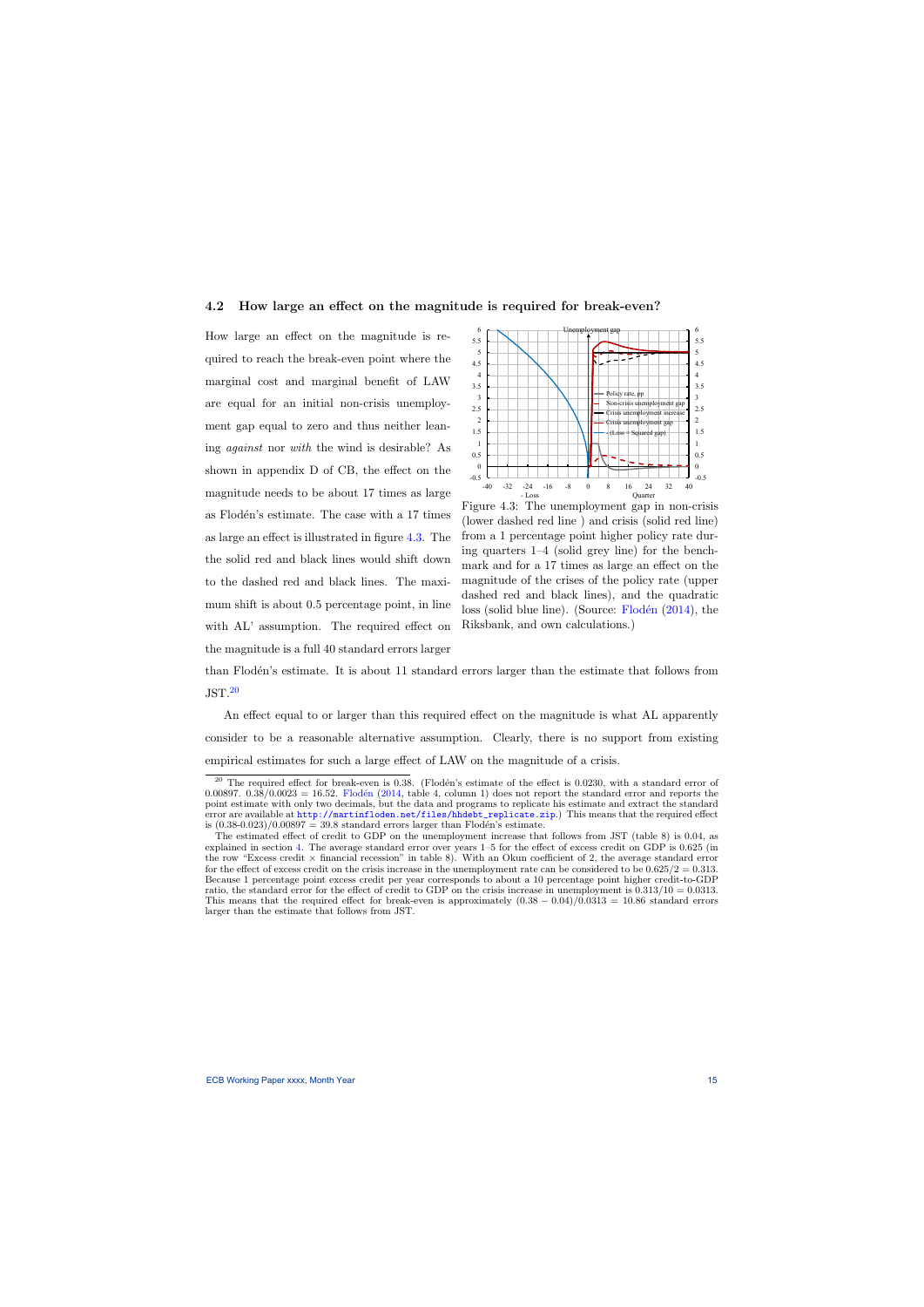

<span id="page-16-0"></span>Figure 5.1: (Figure 5.2 in CB) The effect of an increase in the annual probability of a crisis start from 3.2 percent (solid lines) to 4.2 percent (dashed lines) on the marginal cost, the marginal benefit, and the net marginal cost of leaning against the wind. (Source: [Schularick](#page-26-2) [and Taylor](#page-26-2) [\(2012\)](#page-26-2), Sveriges Riksbank, and own calculations.)



Figure 5.2: The marginal cost, the marginal benefit, and the net marginal cost of LAW for a 5 percent annual probability of a crisis start without (solid lines) and with (dashed lines) the Flodén  $(2014)$  effect on the magnitude of a crisis. (Source: Flodén [\(2014\)](#page-26-0), [Schularick and](#page-26-2) [Taylor](#page-26-2) [\(2012\)](#page-26-2), Sveriges Riksbank, and own calculations.)

### 5 The probability of a crisis

Whereas I use a benchmark probability of an annual crisis start of 3.2 percent (on average one crisis in 31 years), AL prefers a probability of 5 percent (on average on crisis in 20 years): "In the US, since 1975 there have been 5 recession starts (1 in 8 years), in which two (1990 and 2008) involved significant financial sector stress [and have been labeled banking crisis by [Laeven and Valencia](#page-26-6)  $(2012)$ . Based on these estimates of a crisis start of 5%, it is reasonable to evaluate the sensitivity of the costs of LATW policy if the probability of being in a crisis were 10% [given the assumption that a crisis lasts 8 quarters]" (brackets added).

They argue that, for a higher probability of a crisis, "the costs of LATW policy fall below the benefits at *less modest* reductions in unemployment severity from LATW policy" (italics added; obviously, I do not agree that the effect of LAW on the magnitude of financial crisis required for break-even, 17 times larger than Flodén's estimate, is "modest" compared to the empirical estimates discussed above).

However, to begin with, AL do not mention that section 5.1 of my paper already examines the consequences of a higher probability of a crisis. As figure [5.1](#page-16-0) (figure 5.2 in CB) shows, an increase in the annual probability of a crisis start from 3.2 percent to 4.2 percent increases the marginal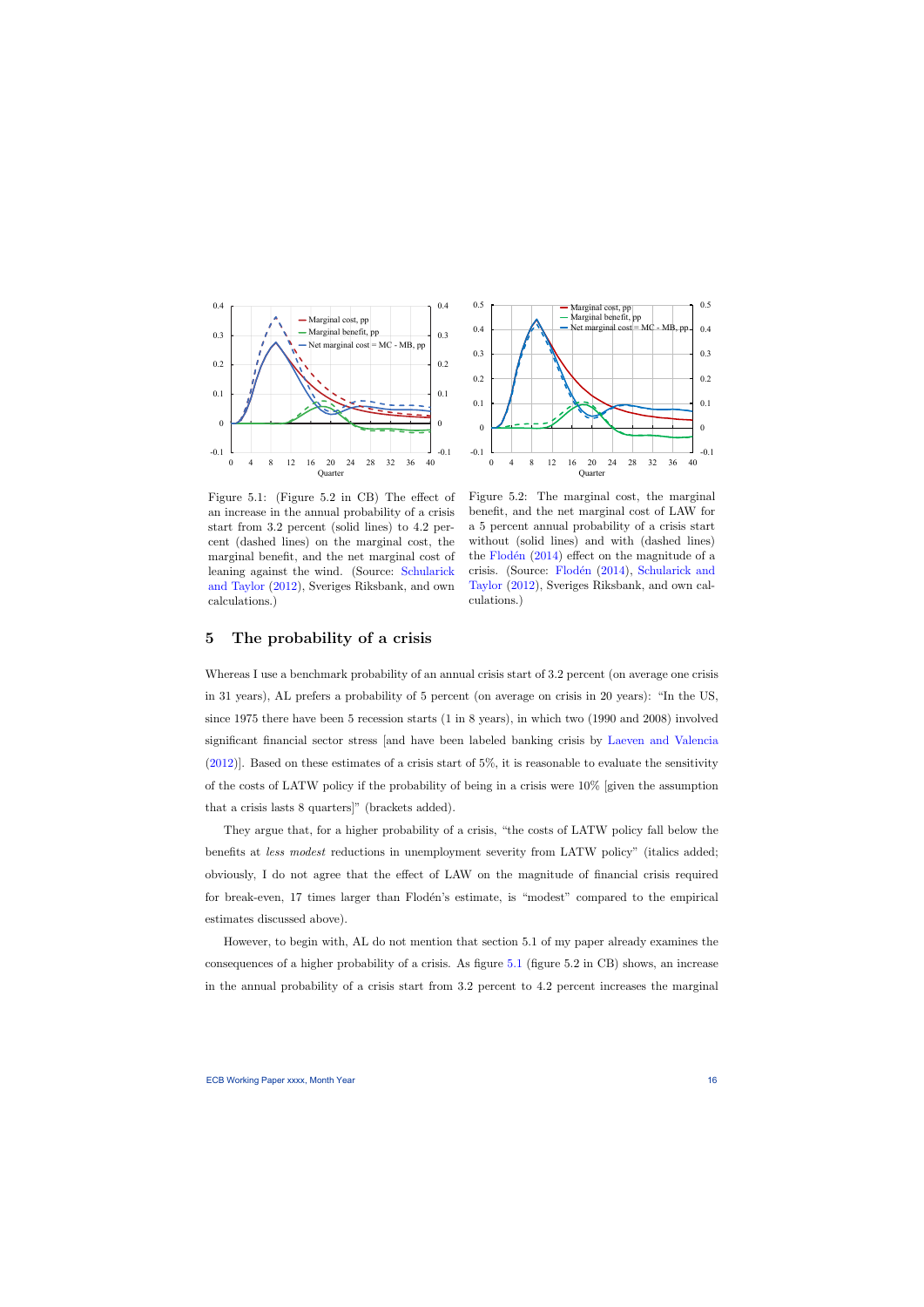cost of LAW more than the marginal benefit, thus increasing the net marginal cost.  $2<sup>1</sup>$ 

In line with this, the solid lines in figure [5.2](#page-16-0) shows that a 5 percent annual probability of a crisis start implies an even higher net marginal cost of LAW than the dashed lines in figure [5.1](#page-16-0) that correspond 4.2 percent annual probability. Furthermore, the dashed lines in figure [5.2](#page-16-0) show that the empirically estimated effect on the magnitude (the combination of the [Sveriges Riksbank](#page-27-3)  $(2014)$  and Flodén  $(2014)$  estimates) does not change this result. Counter to what AL suggest, a higher probability of a crisis increases the net marginal cost, also when the effect on the magnitude is taken into account.

#### 5.1 How large an effect on the magnitude is required for break-even?

What about AL's assertion that, for a higher probability of a crisis, "the costs of LATW policy fall below the benefits at less modest reductions in unemployment severity from LATW policy"? The fact is that also for this higher probability of a crisis, the effect of debt on the magnitude of a crisis needs to be about 17 times as large as Flodén's estimate (about 40 standard errors larger) just to reach the break-even point where the marginal cost and benefit of LAW are equal. What is needed is again for LAW to reduce the crisis increase in the unemployment rate by as much as LAW increases the non-crisis unemployment gap, as shown in figure [4.3.](#page-15-0) This is regardless of what the average probability of a crisis is. This is indeed clear from  $(4.1)$ , because the probability of a crisis affects both terms  $MC_t$  and  $MB_t^{\Delta u}$  equally.

### 6 The policy-rate effect on the probability of a crisis

Under the heading "Elasticity of crisis probability," AL suggest that I underestimate the effect on credit of the policy rate: "The current literature does not provide much guidance for alternative estimates of this elasticity[, the policy-rate effect on credit]. In fact, changes in credit growth from a change in monetary policy are typically evaluated in models that do not consider time varying pricing of risk or endogenous risk-taking by financial intermediaries, and likely underestimate the sensitivity of credit to monetary policy" (brackets added).

<span id="page-17-0"></span> $21$  As explained in detail in CB, a higher probability of a crisis is assumed to be the result of a higher steadystate annual real debt growth, 7.9 percent instead of the benchmark 5 percent. A higher probability of a crisis increases the marginal cost,  $MC_t = 2p_t \Delta u du_t^n / d\bar{i}_1$ , because the probability,  $p_t$ , of the loss increase in a crisis from LAW,  $2\Delta u \, du_t^{\rm n}/d\bar{i}_1$ , is higher. Furthermore, a higher steady-state real debt growth increases the sensitivity of the probability to real debt growth, because the estimated logit function is convex for these levels of real debt growth. This increases the size of the policy-rate effect on the probability,  $-dp_t/d\bar{i}_t$ , somewhat, but less than the increase in marginal cost.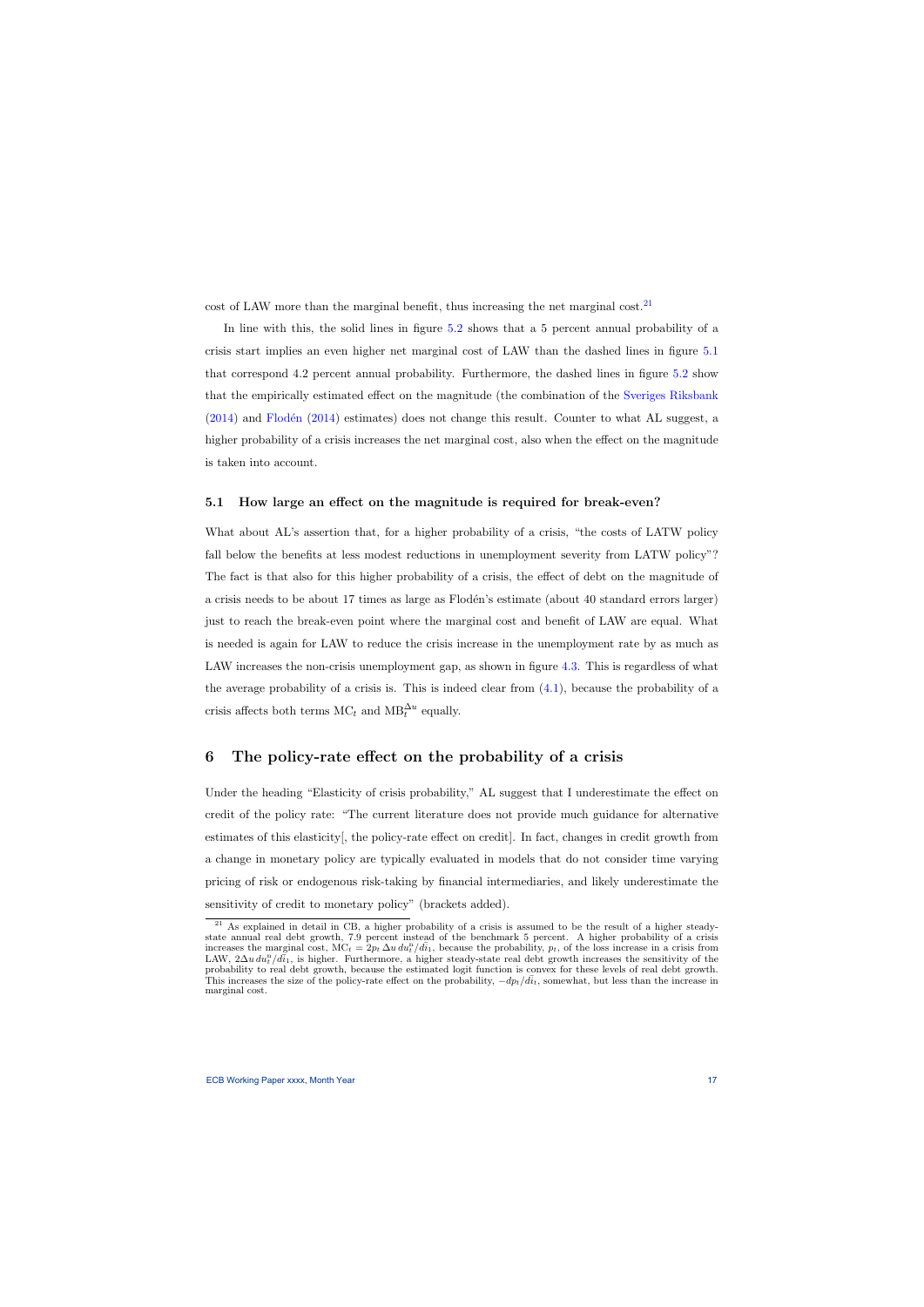

<span id="page-18-0"></span>Figure 6.1: (Figure 2.2 in CB) The effect on real debt, the average annual real debt growth, the probability of a crisis start in quarter, and the probability of being in a crisis in quarter of a 1 percentage point higher policy rate during quarters 1–4; deviations from baseline. (Source: [Schularick and Taylor](#page-26-2) [\(2012\)](#page-26-2), Sveriges Riksbank, and own calculations.)



Figure 6.2: (Figure 3.1 in CB) The probabilities of a crisis start and of a crisis for the benchmark (solid lines) and for a 1 percentage point higher policy rate in quarters  $1-4$  (dashed lines). (Source: [Schularick and Taylor](#page-26-2) [\(2012\)](#page-26-2), Sveriges Riksbank, and own calculations.)

The [Sveriges Riksbank](#page-27-3) [\(2014\)](#page-27-3) estimates of the policy-rate effects on real household debt and household debt to GDP are VAR estimates. They are thus reduced-form estimates, not structural estimates, as are the [Schularick and Taylor](#page-26-2) [\(2012\)](#page-26-2) estimates. In principle, they could pick up any effects through time-varying pricing of risk or endogenous risk-taking and not necessarily underestimate the sensitivity of credit to monetary policy.

I combine the Riksbank estimates with the estimate of [Schularick and Taylor](#page-26-2) [\(2012\)](#page-26-2) of the effect of real credit and credit to GDP on the probability of a crisis start. The result is illustrated in figure [6.1](#page-18-0) (figure 2.2 in CB).<sup>[22](#page-18-1)</sup>

In the figure, the red line shows the Riksbank's estimate of the effect on real household debt of a 1 percentage point higher policy rate during quarters 1–4. The yellow line shows the corresponding average annual real debt growth, which is used as the input in the Schularick and Taylor estimated logit equation for the effect of real debt growth on the probability of a crisis start. The blue line shows the resulting policy-rate effect on the probability of a crisis start. Under the benchmark assumption that a crisis lasts for 8 quarters, the green line shows the probability of a crisis in a given future quarter (the green line is the moving sum of 8 previous probabilities of a crisis start, the blue line).

<span id="page-18-1"></span> $^{22}$  As a robustness check, in section 7 of CB, I also use IMF staff estimates for [International Monetary Fund](#page-26-7) [\(2015\)](#page-26-7) on the [Laeven and Valencia](#page-26-6) [\(2012\)](#page-26-6) dataset, which give a very similar result.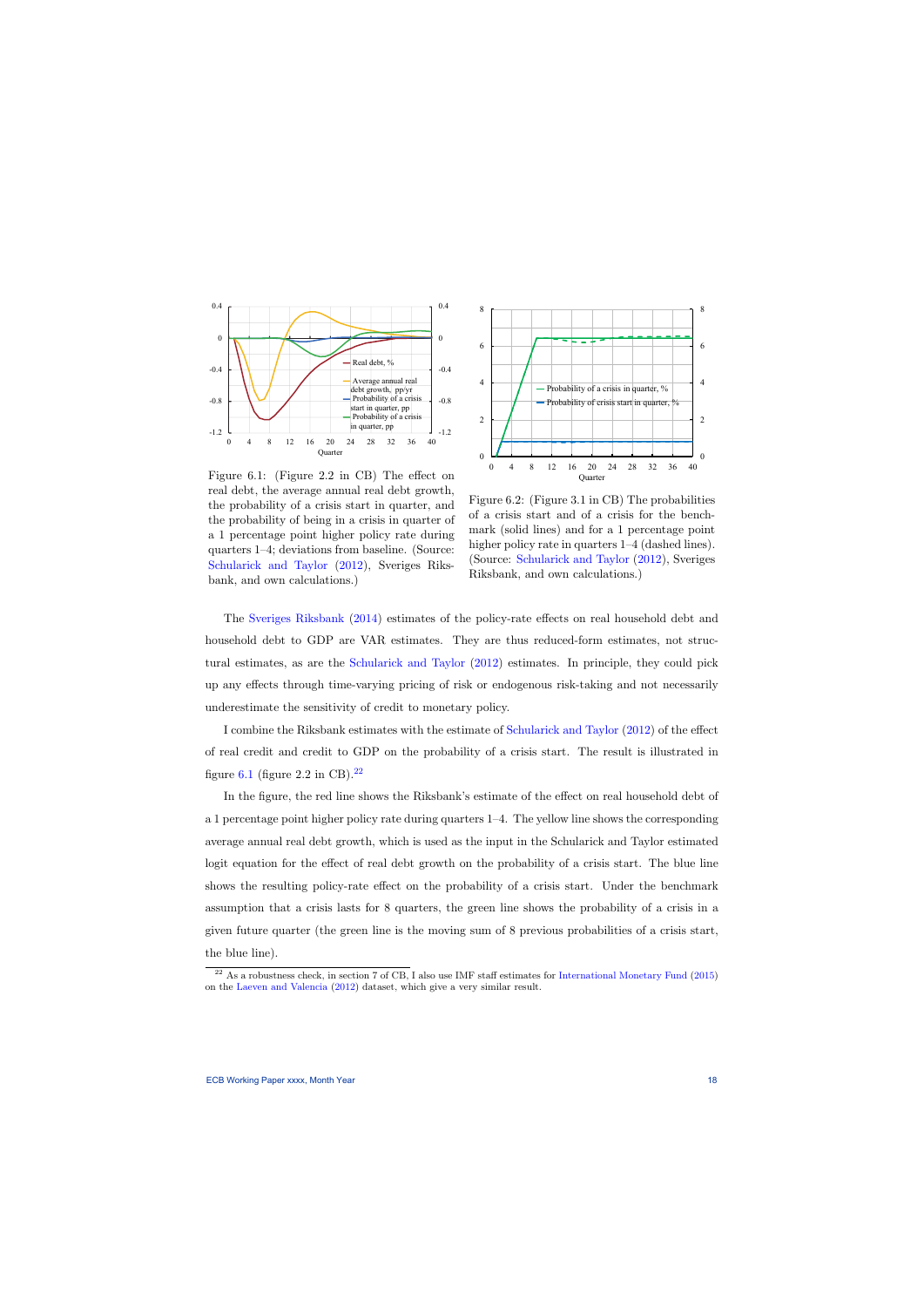In figure [6.2](#page-18-0) (figure 3.1 on CB), the solid blue line shows the benchmark quarterly probability of a crisis start (0.8 percent). The solid green line shows the probability of a crisis in a future quarter, with a steady state of  $8 \cdot 0.8 = 6.4$  percent. The dashed lines show the small effects on the probabilities resulting from a 1 percentage point higher policy rate during quarters 1–4. The maximum fall in the probability of a crisis is about 0.2 percentage points in quarter 18 and there is small increase in the probability of a crisis after quarter 24.

The increase in the probability after quarter 24 is due to the fact that monetary neutrality implies that there is no long-run effect on real debt; then lower real debt growth during the first few years must be followed by higher real debt growth in the future (see the yellow line in figure [6.1\)](#page-18-0). The debt growth and the probability of a crisis are simply postponed a few years. However, the assumption of monetary non-neutrality and a permanent effect on real debt eliminates the later increase in the probability of a crisis but does not change the small effect on the probability during the first few years, as shown in figure [6.3](#page-19-0) (figure 6.1 in CB).



<span id="page-19-0"></span>Figure 6.3: (Figure 6.1 in CB) For a permanent effect on real debt, the effect on real debt, the average annual real debt growth, the probability of a crisis start in quarter, and the probability of being in a crisis in quarter of a 1 percentage point higher policy rate during quarters 1–4; deviations from baseline. (Source: [Schularick and Taylor](#page-26-2) [\(2012\)](#page-26-2), Sveriges Riksbank, and own calculations.)

# 6.1 What policy-rate effect on the probability of a crisis is needed for breakeven?

AL suggest that, "under alternative assumptions for the probability of a crisis and its sensitivity to a rise in the monetary policy rate, even a very small benefit in terms of a smaller rise in unemployment from LATW policy would suggest that LATW policy has net benefits." Is this true?

Above we have noted that, at the benchmark policy-rate effect on the probability, the effect of debt on the magnitude of a crisis has to be 40 standard errors larger than Flodén's estimate to reach the break-even point when marginal cost and benefit of raising the policy rate are equal (and neither leaning against nor leaning with the wind is desirable). We have also noted that, if the probability of a crisis is higher, the effect on the magnitude still has to be 40 standard errors larger than Flodén's estimate and 11 standard errors larger than an estimate that follows from JST. Let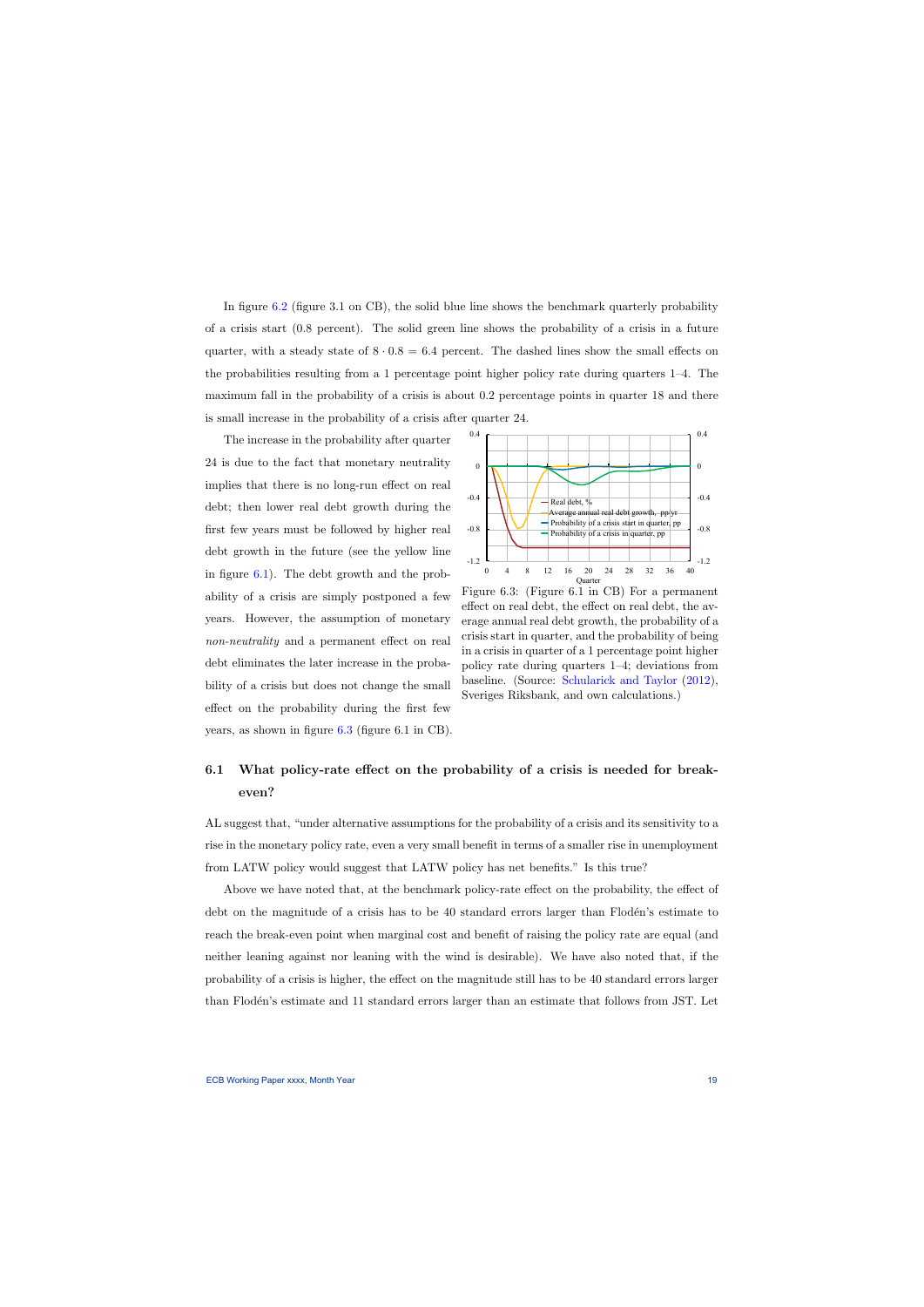us then first examine, for the benchmark case of no effect on the magnitude, how large a policy-rate effect on the probability of a crisis is needed to reach break-even. Then we shall examine what policy-rate effect on the magnitude of a crisis is required for break-even, when both the probability of a crisis and the policy-rate effect on the probability is larger than the benchmark.

But before going further, we need to recall that, under monetary neutrality (when monetary policy does not affect real debt in the long run), lower debt growth and probability for a few years will be followed by a higher debt growth and probability. Thus, the cumulative benefit from the policy-rate effect on the probability of a crisis is zero or close to zero. In order to have a larger benefit from a larger policy-rate effect on the probability, we need to stack the cards in favor of LAW by either disregarding the negative benefit beyond quarter 24 in figures [4.2](#page-14-0) and [6.1](#page-18-0) or assuming monetary non-neutrality and a permanent policy-rate effect on real debt. Let me do the latter, and assume a permanent effect on real debt, as illustrated in figure [6.3.](#page-19-0)

Given this, as discussed in in section 6.1 of CB, under monetary non-neutrality, to reach the break-even point when marginal cost and benefit of raising the policy rate are equal, the policy-rate effect on the probability of a crisis needs to be about 5.8 times as large as the benchmark. This requires the coefficients of the logit function estimated by [Schularick and Taylor](#page-26-2) [\(2012\)](#page-26-2) be about 5.8 times as large as their estimates. The largest and most significant coefficient of their logit equation would have to increase by 13 standard errors.<sup>[23](#page-20-0)</sup>

Thus, given the [Sveriges Riksbank](#page-27-3) [\(2014\)](#page-27-3) estimate of the policy-rate effect on credit, the credit effect on the probability of a crisis needs to be 13 standard errors larger than the [Schu](#page-26-2)[larick and Taylor](#page-26-2) [\(2012\)](#page-26-2) estimate to reach the break-even point. An assumption of such a large deviation of the policy-rate effect from empirical estimates hardly seems reasonable. Figure [6.4](#page-20-1) illustrates this larger policy-rate effect on the probability of a crisis. The maximum fall in the probability of a crisis for a 1 percentage point higher policy rate during quarters 1–4 is



<span id="page-20-1"></span>Figure 6.4: The probabilities of a crisis start and of a crisis for the benchmark (solid lines) and for a 5.8 times as large an effect of a 1 percentage point higher policy rate in quarters  $1-4$  (dashed lines). (Source: [Schularick and Taylor](#page-26-2) [\(2012\)](#page-26-2), Sveriges Riksbank, and own calculations.)

<span id="page-20-0"></span> $^{23}$  The largest coefficient and most significant coefficient is 7.138, with a standard error of 2.631 [\(Schularick and](#page-26-2) [Taylor](#page-26-2) [\(2012,](#page-26-2) table3, specification 6)). In order to be 5.8 times as large, it needs to increase by  $(5.8-1)\cdot7.138 = 34.26$ , which equals  $34.26/2.631 = 13.0$  standard errors.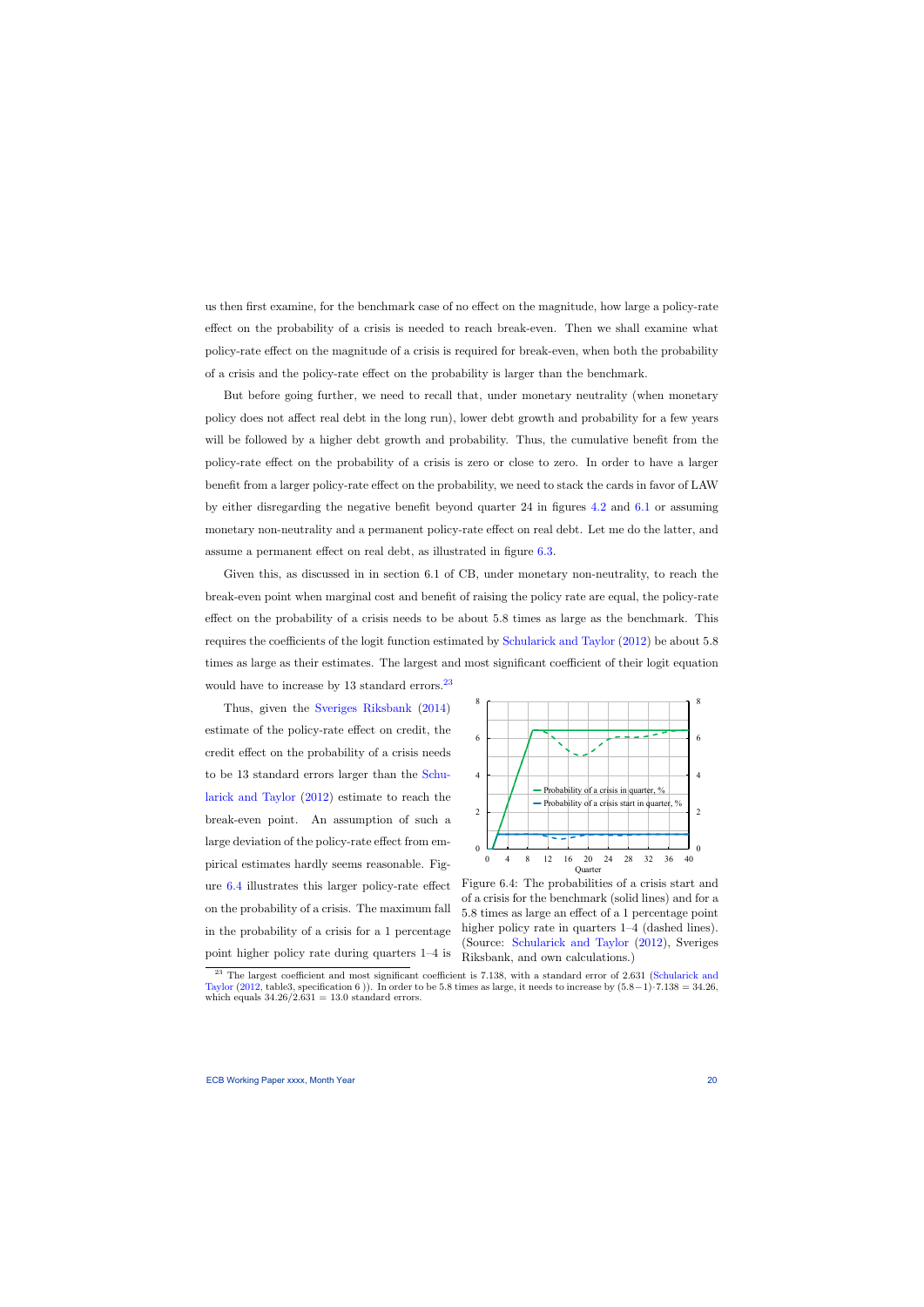then about 1.3 percentage points, for quarter 18, not so different from the 1 percentage point that AL consider a reasonable alternative assumption.

# 6.2 For a higher probability of a crisis and a higher policy-rate effect on the probability, what is the required effect on the magnitude for break-even

Next, let us assume AL's higher probability of a crisis, 10 percent instead of the benchmark 6.4 percent. Let us assume that this higher probability, as in CB, is caused by higher average real debt growth. Then, because of the convexity of the logit function in the relevant range of debt growth rates, the probability of a crisis is more sensitive to real debt growth. More precisely, the policy-rate effect on the probability of a crisis is 1.6 times as large as the benchmark. In addition, let us assume that the coefficient estimates of Schularick and Taylor are multiplied by 2 (which corresponding to a largest coefficient that is 2.7 standard errors larger than their estimate).<sup>[24](#page-21-1)</sup> This means that the total policy-rate effect is about 3.2 times larger than the benchmark.

As explained above, the probability of a crisis does not affect how much stronger the policy-rate effect on the magnitude must be for break-even. What matters is that the policy-rate effect on the probability of a crisis is larger, which under the assumption of monetary neutrality results in a cumulative benefit from the policy-rate effect on the probability. (Recall that under monetary neutrality, the probability of a crisis is just postponed but there is no cumulative benefit.)

Then, to achieve break-even for this case, the required effect on the magnitude needs to be about [25](#page-21-2) standard errors larger than, Flodén's estimate.<sup>25</sup> Because of the larger policy-rate effect on the probability of a crisis and the assumption of monetary non-neutrality, this is less than the required 40 standard errors as large an effect we have found for the benchmark. But, counter to what AL state, it remains implausibly large and is hardly a reasonable assumption. It is hardly the case that, in this situation, "even a very small benefit in terms of a smaller rise in unemployment from LATW policy would suggest that LATW policy has net benefits."

### 7 The risk-taking channel in cost-benefit analysis

AL suggest that the so-called risk-taking channel would increase the effect of monetary policy on the probability or severity of crises: "when monetary policy conditions affect the risk taking of

 $24$  The constant in the logit equation is adjusted to keep the probability of a crisis at 10 percent.

<span id="page-21-2"></span><span id="page-21-1"></span><span id="page-21-0"></span><sup>&</sup>lt;sup>25</sup> The required effect of debt to income on the crisis increase in the unemployment rate for break-even is 0.25, about 11 times as large as Flodén's estimate and implying an effect  $(0.25 - 0.023)/0.00897 = 25.3$  standard errors larger than the estimate.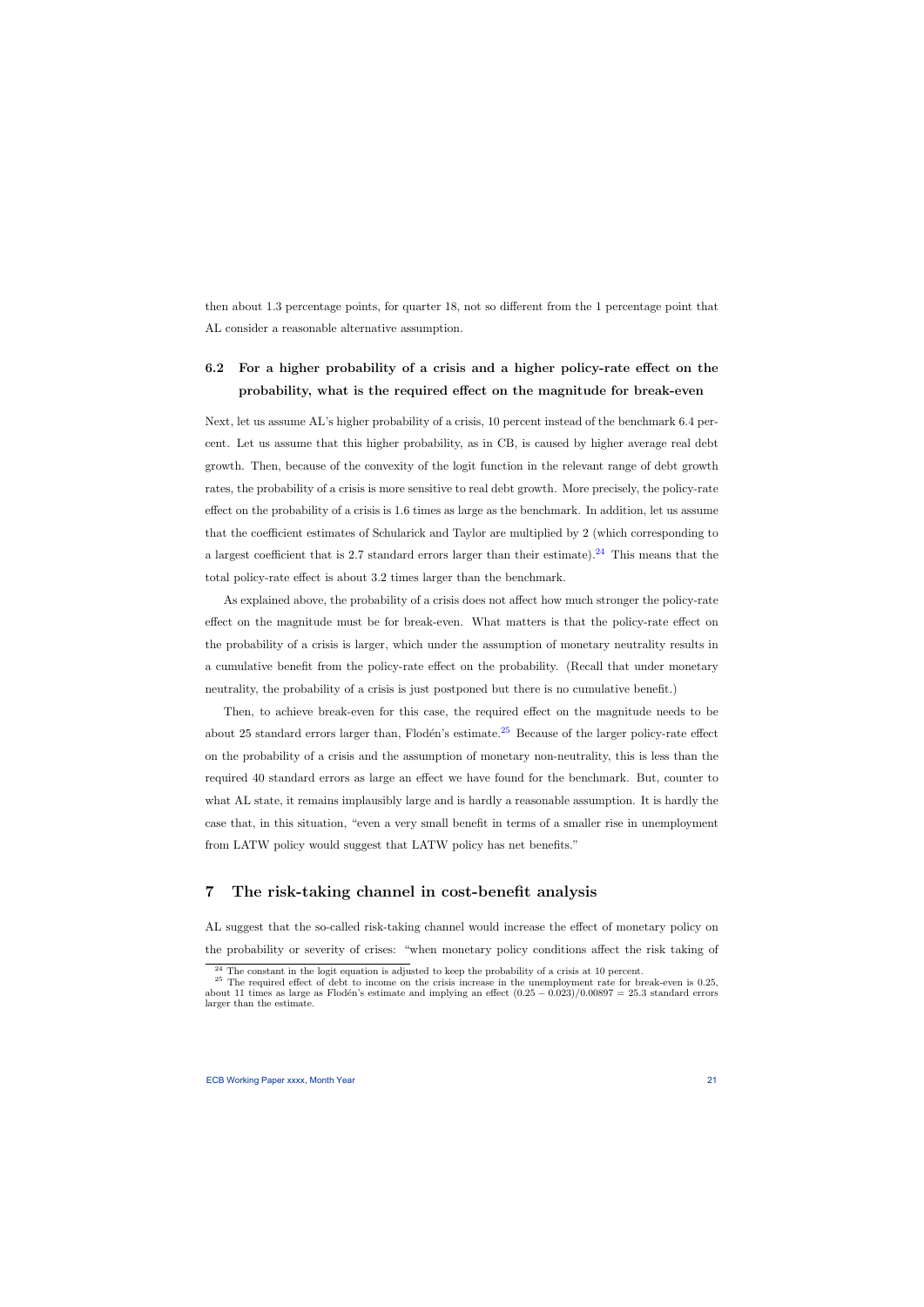financial institutions, monetary conditions influence current credit conditions, as well as tail risks to the dual mandate." But they do not supply any specific references or detailed arguments. Also, as mentioned above, the reduce-form estimates of [Schularick and Taylor](#page-26-2) [\(2012\)](#page-26-2) may very well pick up any risk-taking channel, to the extent that it affects the probability of a crisis.

However, there is reason to doubt that any risk-taking channel is economically significant. [Dell'Ariccia et al.](#page-25-2) [\(2013\)](#page-25-2) provide a thorough examination of the risk-taking channel and the effect of the real federal funds rate on a measure of loan risk for U.S. banks, using extensive confidential Federal Reserve Data. They find that an increase in the real federal funds rate of 1 percentage point is associated with a statistically significant fall in the loan-risk measure of 0.031 (table 2, column 6). But the effect is economically insignificant. The standard deviation of the loan-risk measure is 0.85, so the effect of a 1 percentage point higher real federal funds rate is only  $0.031/0.85 = 3.6$ percent of the standard deviation of the loan-risk measure. This means that the loan-risk measure is influenced mainly by other of factors than the federal funds rate. This is hardly a risk-taking effect that could have any material effect on the probability of crisis.<sup>[26](#page-22-1)</sup>

### 8 The policy-rate effect on debt

As mentioned, the above analysis uses the [Sveriges Riksbank](#page-27-3) [\(2014\)](#page-27-3) estimates of the policy-rate effects on household debt and debt to income and combines them with the [Schularick and Taylor](#page-26-2)  $(2012)$  and Flodén  $(2014)$  estimates of the effect on credit on, respectively, the probability of a crisis and the magnitude of a crisis. However, regarding the policy-rate effect on debt, as discussed [Svensson](#page-27-5) [\(2013a](#page-27-5)[,b\)](#page-27-6), a priori, the effect on real debt of a higher policy rate is likely to be small and could be of either sign. The stock of nominal debt, in particular the stock of mortgages, has considerable inertia. A higher interest rate may reduce the growth rate of housing prices and, at given loan-to-value ratios, reduce the growth rate of new mortgages. But only a fraction of the stock of mortgages is turned over each year. Furthermore, even if a higher policy rate slows down the rate of growth of nominal mortgages, it also slows down the rate of growth of the price level. Thus, both the numerator and the denominator of real debt are affected in the same direction by the policy rate, making the effect on the ratio smaller. And if the price level is affected more or quicker than the stock of debt, real debt will rise rather than fall. Indeed, the "stock" effect may

<span id="page-22-0"></span> $26$  Furthermore, as [Dell'Ariccia et al.](#page-25-2) [\(2013\)](#page-25-2) emphasize, the results should in any case not be interpreted as implying that any the additional risk taking associated with a lower federal funds rate is "excessive."

<span id="page-22-1"></span>In the revised version, [Dell'Ariccia et al.](#page-25-6) [\(2016\)](#page-25-6), the effect of a 1 pp higher federal funds rate is a bit higher,  $0.052/0.085 = 6.1\%$  of the standard deviation of the loan-risk measure, but still small and economically not significant.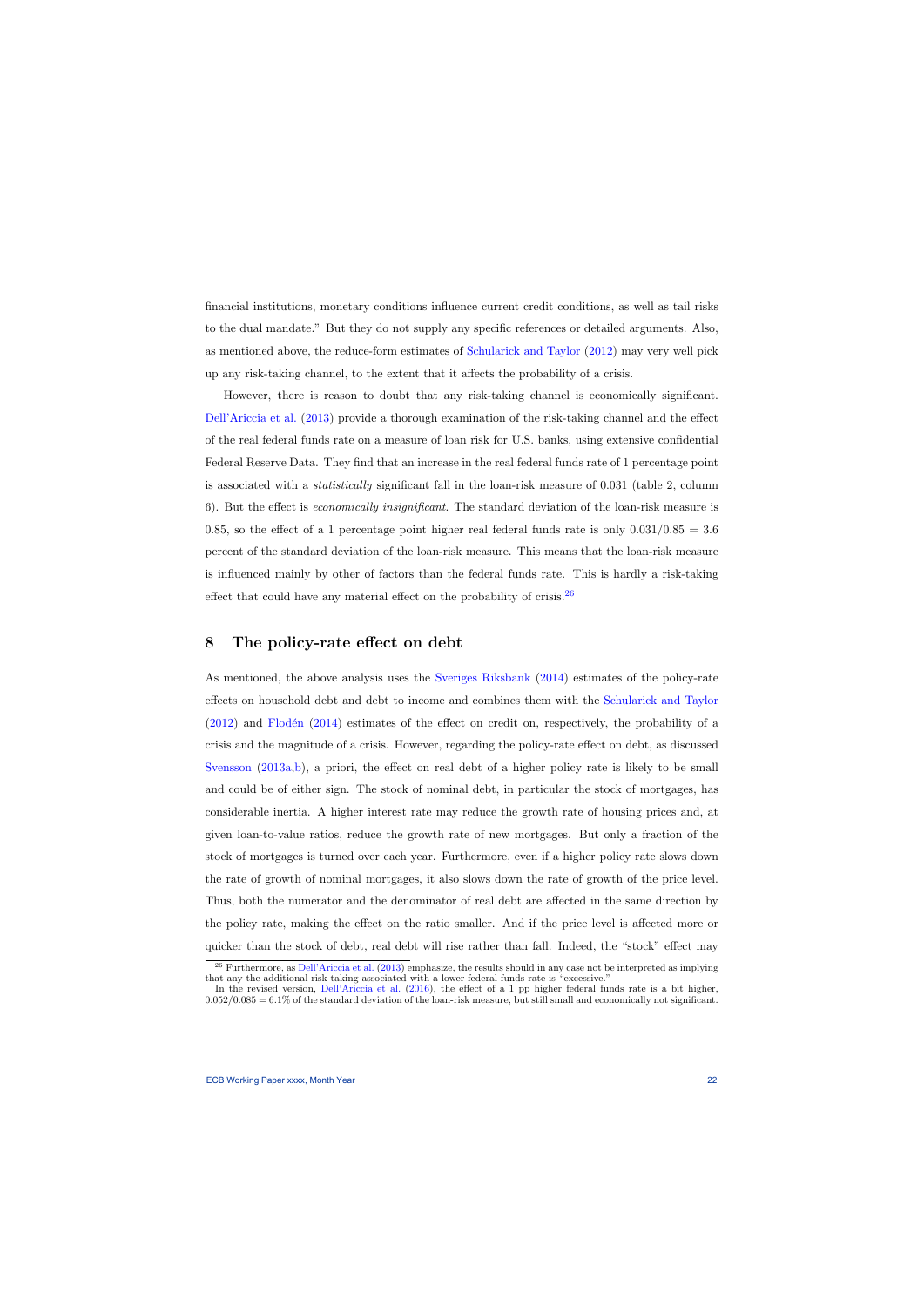dominate over the "flow" effect for several years or longer.

Furthermore, as also discussed in [Svensson](#page-27-5) [\(2013a,](#page-27-5) [2017\)](#page-27-0), the effect on the debt-to-GDP ratio of a higher policy rate is even more likely to be small or of the opposite sign, because then not only the price level but also real GDP enter in the denominator, and the growth of both are slowed down by a higher policy rate. Several recent papers have indeed found empirical evidence supporting the notion that a higher policy-rate *increases* rather than decreases the debt-to-GDP ratio [\(Alpanda](#page-25-7) [and Zubairy](#page-25-7) [\(2014\)](#page-25-7), [Bauer and Granziera](#page-25-8) [\(2016\)](#page-25-8), [Gelain, Lansing, and Natvik](#page-26-8) [\(2015\)](#page-26-8), and [Robstad](#page-26-9) [\(2014\)](#page-26-9)). Consistent with this, even though the [Sveriges Riksbank](#page-27-2) [\(2013\)](#page-27-2) point estimates of the policy-rate effects on real debt and debt to GDP are negative, they are not statistically significant from zero and the effect could be of the opposite sign.

Thus, to nevertheless use the point estimates of [Sveriges Riksbank](#page-27-3) [\(2014\)](#page-27-3), as I have done in CB and here, implies stacking the cards in favor of LAW.

### 8.1 The policy-rate effect on credit to GDP is economically insignificant

Furthermore, by the same argument as used above for the risk-taking channel, the policy-rate effect on credit-to-GDP is arguably economically insignificant. We have noted above that the standard deviation of JST's exc ess credit is 2.5 percentage points per year. Given the average duration of the post-WWII expansion phase of 9.46 years, this corresponds to a standard deviation of the cumulative bank-loans-to-GDP ratio of about 26 percent.<sup>[27](#page-23-0)</sup> According to [Sveriges Riksbank](#page-27-3) [\(2014\)](#page-27-3) the effect of a 1 percentage point higher policy rate during 4 quarters is a reduction of household debt to GDP by less than 1 percent in 4–8 quarters. The effect then falls back to zero in about 32 quarters. The effect is not statistically significant.<sup>[28](#page-23-1)</sup>

Even if a point estimate of an effect of about 1 percent is accepted, and even if it were permanent, it is arguably not significantly. The effect is only about  $1/26 = 3.8$  percent of the standard deviation of the cumulative excess credit. This means that the cumulative excess credit is mainly influenced by other factors than the policy rate.

 $2^7$  1.025<sup>9.46</sup> − 1 = 0.2631.

<span id="page-23-1"></span><span id="page-23-0"></span><sup>&</sup>lt;sup>28</sup> According to [Sveriges Riksbank](#page-27-3) [\(2014,](#page-27-3) figure A22), the maximum effect of 1 percentage point higher policy rate during 4 quarters is a fall in the household debt-to-GDP ratio of 1.4 percentage points, which is calculated as the estimated percentage change of the debt ratio times a debt ratio of 173 percent. This means that the percentage change is a fall of  $1.4/1.73 = 0.8$  percent.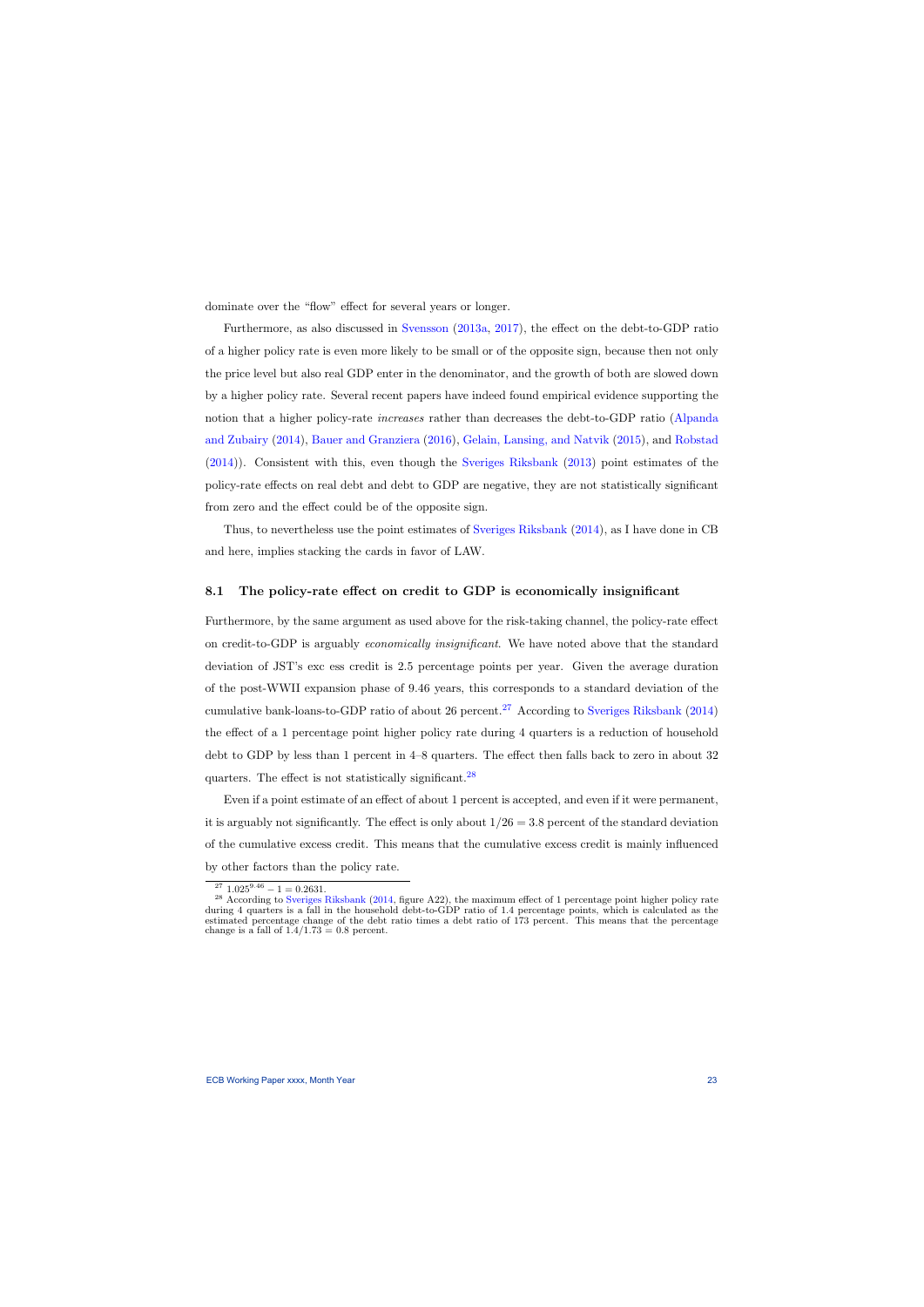## 9 Conclusions

[Adrian and Liang](#page-25-0) [\(2016a\)](#page-25-0) have not scrutinized the sensitivity analysis done in the first version of [Svensson](#page-27-0) [\(2017\)](#page-27-0) but have used a much simplified two-period excel-sheet example that I have used to illustrate the mechanism and order of magnitude of the relevant effects. The considerable simplifications and short-cuts make this example unsuitable for a serious and reliable sensitivity analysis. For that, the original framework of [Svensson](#page-27-0) [\(2017\)](#page-27-0) is more appropriate, given that it uses empirically estimated costs and benefits, in particular including empirical lags over a 40-quarter period.

<span id="page-24-0"></span>Adrian and Liang state that "the result that costs exceed benefits rely critically on assumptions about the change in unemployment in a recession or crisis, the crisis probability, and the elasticity of crisis probability with respect to the interest rate" and provide alternative assumptions that they assert would overturn the result. With further sensitivity analysis and more references to existing data and estimates, in this paper I have showed that their alternative assumptions are hardly realistic and reasonable, because they differ substantially from and thereby involve large deviations from existing empirical estimates in the literature. literature

For the marginal cost of leaning against the wind not to exceed but to equal the marginal benefit, that is, to make neither leaning *against* or *with* the wind desirable and in this sense break even, larger effects very different from existing empirical estimates are required. To move beyond break-even and overturn my result, even larger effects are required. Indeed, Adrian and Liang's alternative assumptions required to overturn my result imply an effect of debt on the magnitude of a crisis that is more than 40 standard errors larger than the estimate of  $F$ lodén [\(2014\)](#page-26-0) and more than 11 standard errors larger than an estimate that follows from Jordà et al.  $(2013)$ , or an effect of credit on the probability of a crisis that is more than 13 standard errors larger than the estimate of [Schularick and Taylor](#page-26-2) [\(2012\)](#page-26-2).

Given this, and the extensive sensitivity analysis already done in previous versions of [Svensson](#page-27-0) [\(2017\)](#page-27-0), my result seems so far to stand up to scrutiny and, given current knowledge and existing empirical estimates, to be quite robust and not very sensitive to reasonable alternative assumptions.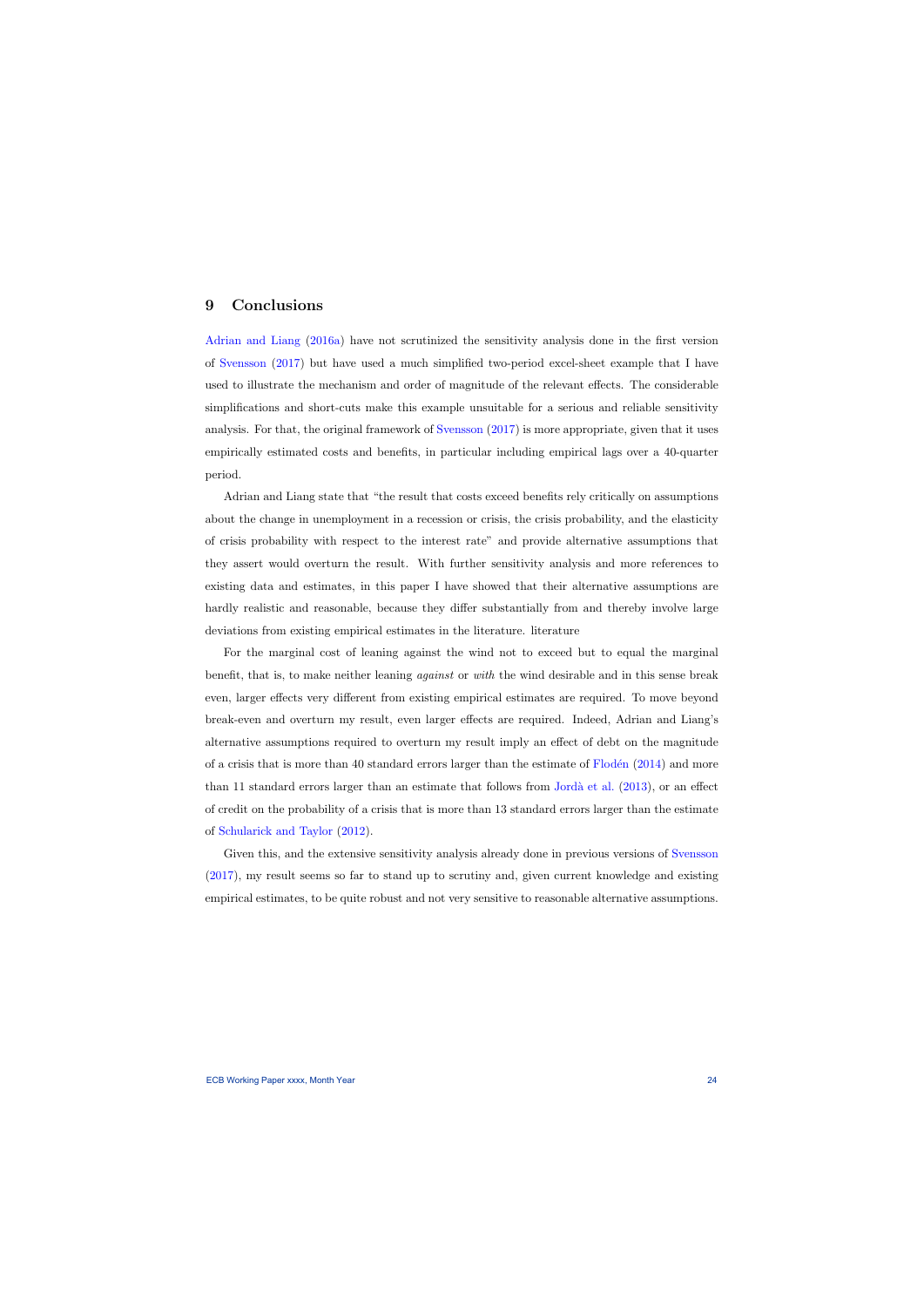# References

- Adrian, Tobias and Nellie Liang (2016a), "Monetary Policy, Financial Conditions, and Financial Stability," Staff Report No. 690, Revised December 2016, Federal Reserve Bank of New York, www.newyorkfed.org.
- Adrian, Tobias and Nellie Liang (2016b), "Monetary Policy, Financial Conditions, and Financial Stability," Vox Column, August 14, 2016, www.voxeu.org.
- Ajello, Andrea, Thomas Laubach, David Lopez-Salido, and Taisuke Nakata (2016), "Financial Stability and Optimal Interest-Rate Policy," Finance and Economics Discussion Series 2016-067, Federal Reserve Board, www.federalreserve.gov.
- <span id="page-25-0"></span>Alpanda, Sami and Sarah Zubairy (2014), "Addressing Household Indebtedness: Monetary, Fiscal or Macroprudential Policy?" Working Paper 2014-58, Bank of Canada, www.bankofcanada.ca.
- <span id="page-25-1"></span>Bank for International Settlements (2016a), 86th Annual Report, Bank for International Settlements, www.bis.org.
- Bank for International Settlements (2016b), "Economic Resilicence: A Financial Perspective," Note submitted to the G20 on November 7, Bank for International Settlements, www.bis.org.
- Bank for International Settlements (2016c), "Statistics Explorer," Database, Bank for International Settlements, stats.bis.org/statx/.
- <span id="page-25-7"></span>Bauer, Gregory H. and Eleonora Granziera (2016), "Monetary Policy, Private Debt and Financial Stability Risks," Working Paper.
- <span id="page-25-3"></span>Brunnermeier, Markus, Darius Palia, Karthik A. Sastry, and Christopher A. Sims (2016), "Feedbacks: Financial Markets and Economic Activity," Working Paper.
- Dell'Ariccia, Giovanni, Luc Laeven, and Gustavo Suarez (2013), "Bank Leverage and Monetary Policy's Risk-Taking Channel: Evidence from the United States," Working Paper WP/13/143, International Monetary Fund, www.imf.org. Forthcoming in Journal of Finance.
- <span id="page-25-8"></span><span id="page-25-6"></span><span id="page-25-5"></span><span id="page-25-4"></span><span id="page-25-2"></span>Dell'Ariccia, Giovanni, Luc Laeven, and Gustavo Suarez (2016), "Bank Leverage and Monetary Policy's Risk-Taking Channel: Evidence from the United States," Working Paper 1903, European Central Bank, www.ecb.eu. Forthcoming in Journal of Finance.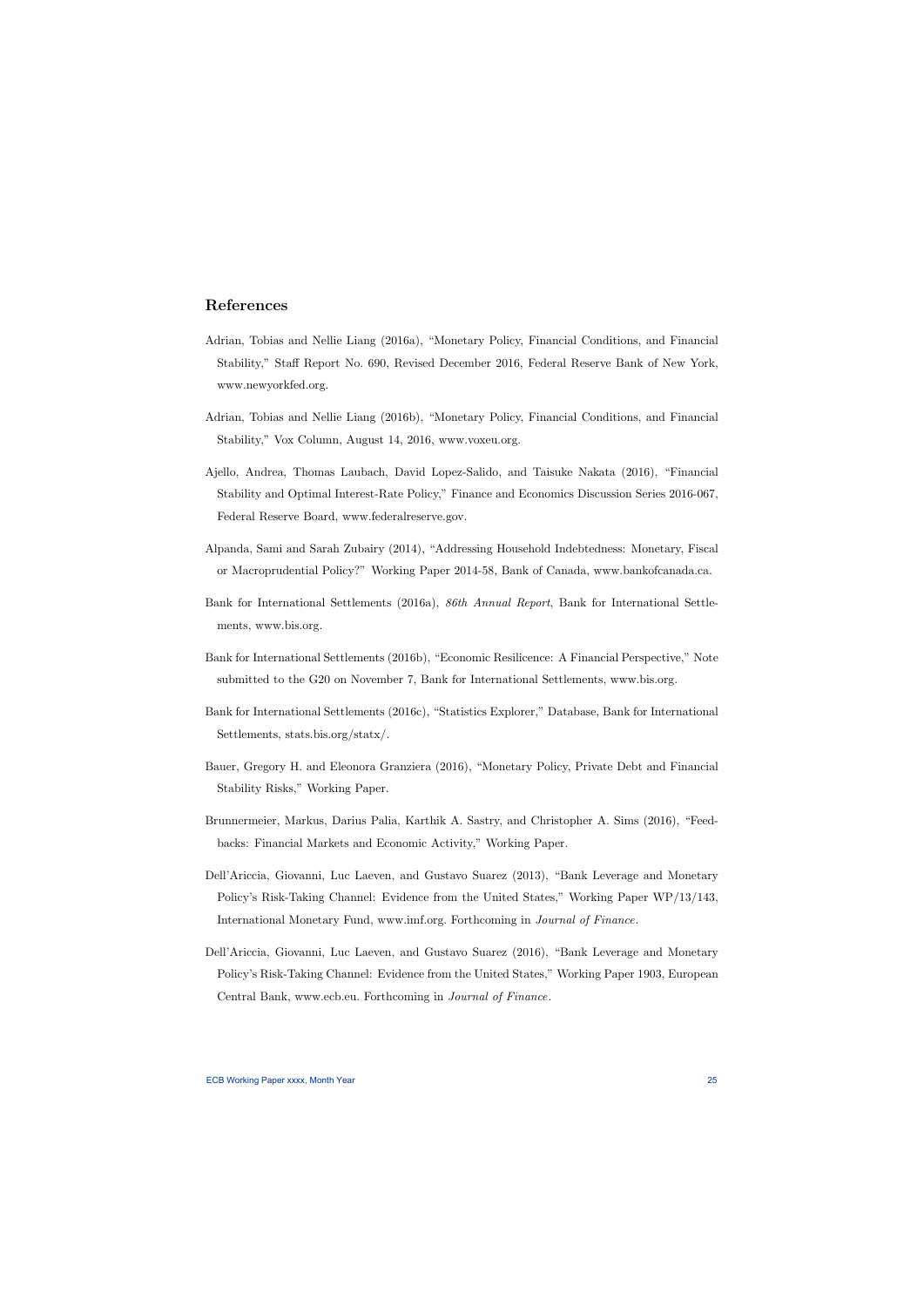- Filardo, Andrew and Phurichai Rungcharoenkitkul (2016), "Quantitative Case for Leaning-Againstthe-Wind," BIS Working Paper No. 594, Bank for International Settlements.
- Flodén, Martin (2014), "Did Household Debt Matter in the Great Recession?" Supplement to blog post on Ekonomistas.se, Sveriges Riksbank, www.martinfloden.se.
- Gelain, Paolo, Kevin J. Lansing, and Gisle J. Natvik (2015), "Leaning Against the Credit Cycle," Working Paper 04-2015, Norges Bank, www.norges-bank.no.
- Gourio, François, Anil K. Kashyap, and Jae Sim (2016), "The Tradeoffs in Leaning Against the Wind," Paper presented to the IMF Annual Research Conference, November 3–4, 2016, www.imf.org.
- <span id="page-26-0"></span>International Monetary Fund (2015), "Monetary Policy and Financial Stability," Staff Report, International Monetary Fund, www.imf.org.
- <span id="page-26-8"></span>Jordà, Oscar, Moritz Schularick, and Alan M. Taylor (2013), "When Credit Bites Back," Journal of Money, Credit and Banking, vol. 45 Supplement, no. 2, pages 3–28.
- Jordà, Oscar, Moritz Schularick, and Alan M. Taylor (2016), "The Great Mortgaging: Housing Finance, Crises and Business Cycles," EconomicPolicy, pages 107–152.
- Krishnamurthy, Arvind and Tyler Muir (2016), "How Credit Cycles across a Financial Crises," Working Paper, people.stanford.edu/akris/.
- <span id="page-26-7"></span>Laeven, Luc and Fabián Valencia (2012), "Systemic Banking Crises Data: An Update," Working Paper WP/12/163, International Monetary Fund, www.imf.org.
- <span id="page-26-1"></span>Mian, Atif R., Amir Sufi, and Emil Verner (2016), "Household Debt and Business Cycles Worldwide," Working Paper, www.papers.ssrn.com.
- <span id="page-26-4"></span>Robstad, Ørjan (2014), "House Prices, Credit and the Effect of Monetary Policy in Norway: Evidence from Structural VAR Models," Working paper 05-2015, Norges Bank, www.norges-bank.no.
- <span id="page-26-9"></span><span id="page-26-6"></span><span id="page-26-5"></span><span id="page-26-3"></span><span id="page-26-2"></span>Schularick, Moritz and Alan M. Taylor (2012), "Credit Booms Gone Bust: Monetary Policy, Leverage Cycles, and Financial Crises, 1870-2008," American Economic Review, vol. 102, pages 1029– 1061.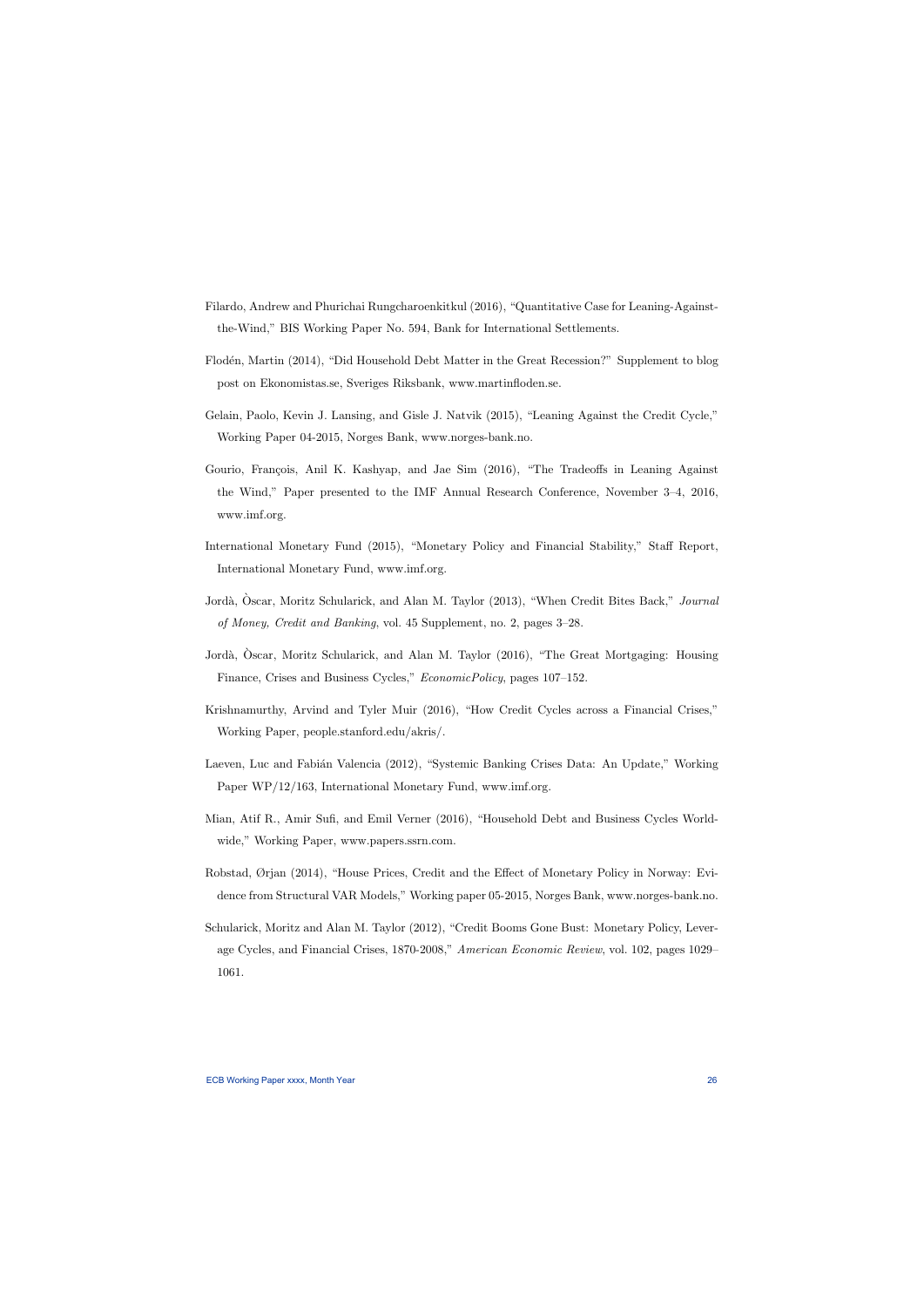- Sutherland, Douglas, Peter Hoeller, Rossana Merola, and Volker Zieman (2012), "Debt and Macroeconomic Stability," OECD Economics Department Working Paper No. 1003, OECC, www.oecd.org.
- Svensson, Lars E.O. (2013a), "'Leaning Against the Wind' Leads to a Higher (Not Lower) Household Debt-to-GDP Ratio," Working Paper, Stockholm School of Economics, www.larseosvensson.se.
- Svensson, Lars E.O. (2013b), "The Riksbank Is Wrong about the Debt: Higher Policy Rates Increase Rather than Decrease the Household-Debt Ratio," Vox: CEPR's Policy Portal,, September 4, www.voxeu.org.
- <span id="page-27-4"></span>Svensson, Lars E.O. (2014), "Inflation Targeting and 'Leaning Against the Wind'," International Journal of Central Banking, vol. 10, no. 2, pages 103–114.
- <span id="page-27-5"></span>Svensson, Lars E.O. (2016a), "Cost-Benefit Analysis of Leaning Against the Wind: Are Costs Larger Also with Less Effective Macroprudential Policy?" IMF Working Paper WP/16/03, International Monetary Fund, www.imf.org.
- <span id="page-27-6"></span>Svensson, Lars E.O. (2016b), "Discussion (revised) of Filardo and Rungcharoenkitkul, Quantitative Case for Leaning-Against-the-Wind," Research Forum on Macro-Finance, Centre for Central Banking Studies, Bank of England, May 26-27, www.larseosvensson.se.
- Svensson, Lars E.O. (2016c), "Monetary Policy and Macroprudential Policy: Different and Separate," Working Paper, www.larseosvensson.se. Forthcoming in Canadian Journal of Economics.
- Svensson, Lars E.O. (2017), "Cost-Benefit Analysis of Leaning Against the Wind: Are Costs Larger Also with Less Effective Macroprudential Policy?" Revision, January 2017, of IMF Working Paper WP/16/03, January 2016, www.larseosvensson.se.
- Sveriges Riksbank (2013), "Financial Imbalances in the Monetary Policy Assessment," Monetary Policy Report July 2013,, www.riksbank.se.
- <span id="page-27-3"></span><span id="page-27-2"></span><span id="page-27-1"></span><span id="page-27-0"></span>Sveriges Riksbank (2014), "The Effects on Monetary Policy on Household Debt," Monetary Policy Report February 2014,, www.riksbank.se.